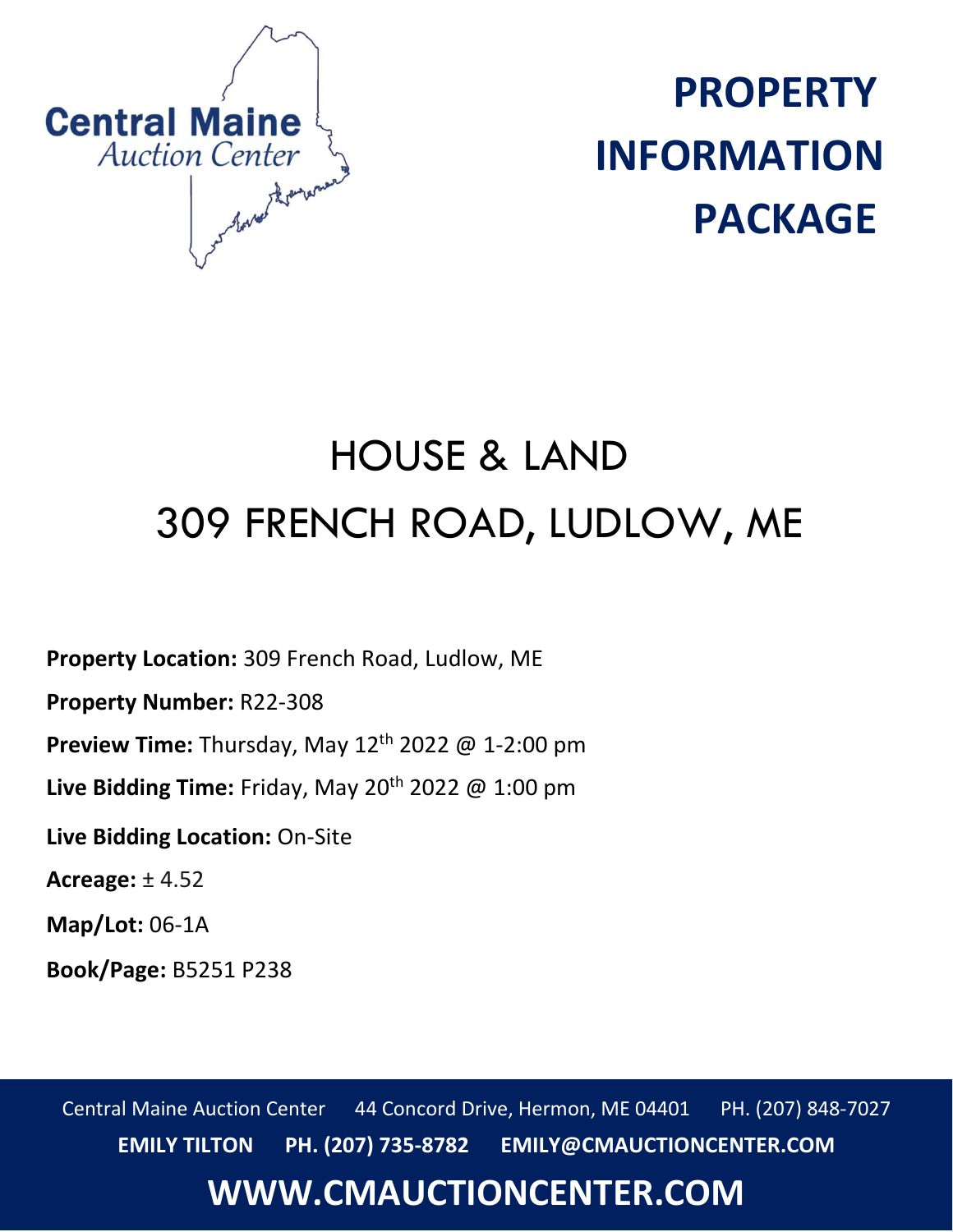### Dept. of Professional & Financial Regulation Office of Professional & Occupational Regulation MAINE REAL ESTATE COMMISSION



35 State House Station Augusta ME 04333-0035

## REAL ESTATE BROKERAGE RELATIONSHIPS FORM

# You Are A

Are you interested in buying or selling resi-Right Now dential real estate in Maine? Before you begin working with a real estate licensee it is important for you to understand that Maine Customer Law provides for different levels of brokerage service to buyers and sellers. You should decide whether you want to be represented in

a transaction (as a client) or not (as a customer). To assist you in deciding which option is in your best interest, please review the following information about real estate brokerage relationships:

Maine law requires all real estate brokerage companies and their affiliated licensees ("licensee") to perform certain basic duties when dealing with a buyer or seller. You can expect a real estate licensee you deal with to provide the following customer-level services:

- **#** To disclose all material defects pertaining to the physical condition of the real estate that are known by the licensee;
- **#** To treat both the buyer and seller honestly and not knowingly give false information;
- **#** To account for all money and property received from or on behalf of the buyer or seller; and
- **#** To comply with all state and federal laws related to real estate brokerage activity.

Until you enter into a written brokerage agreement with the licensee for client-level representation you are considered a "customer" and the licensee is not your agent. As a customer, you should not expect the licensee to promote your best interest, or to keep any information you give to the licensee confidential, including your bargaining position.

# **Become A** Client

If you want a licensee to represent you, you will You  $May$  need to enter into a written listing agreement or a written buyer representation agreement. These agreements create a client-agent relationship between you and the licensee. As a client you can expect the licensee to provide the following services, in addition to the basic ser-

vices required of all licensees listed above:

- **#** To perform the terms of the written agreement with skill and care;
- **#** To promote your best interests;
	- For seller clients this means the agent will put the seller's interests first and negotiate the best price and terms for the seller;
	- For buyer clients this means the agent will put the buyer's interests first and negotiate for the best prices and terms for the buyer; and
- **#** To maintain the confidentiality of specific client information, including bargaining information.

#### COMPANY POLICY ON CLIENT-LEVEL SERVICES -WHAT YOU NEED TO KNOW

The real estate brokerage company's policy on client-level services determines which of the three types of agent-client relationships permitted in Maine may be offered to you. The agent-client relationships permitted in Maine are as follows:

- **#** The company and all of its affiliated licensees represent you as a client (called "single agency");
- **#** The company appoints, with your written consent, one or more of the affiliated licensees to represent you as an agent(s) (called "appointed agency");
- **#** The company may offer limited agent level services as a disclosed dual agent.

#### WHAT IS A DISCLOSED DUAL AGENT?

In certain situations a licensee may act as an agent for and represent both the buyer and the seller in the same transaction. This is called disclosed dual agency. *Both the buyer and the seller must consent to this type of representation in writing.*

Working with a dual agent is not the same as having your own exclusive agent as a single or appointed agent. For instance, when representing both a buyer and a seller, the dual agent must not disclose to one party any confidential information obtained from the other party.

## Remember!

Unless you enter into a written agreement for agency representation, you are a customer-not a client.

#### THIS IS NOT A CONTRACT

It is important for you to know that this form is not a contract. The licensee's completion of the statement below acknowledges that you have been given the information required by Maine law regarding brokerage relationships so that you may make an informed decision as to the relationship you wish to establish with the licensee/company.

|                                   | To Be Completed By Licensee   |  |  |  |  |  |  |  |
|-----------------------------------|-------------------------------|--|--|--|--|--|--|--|
| This form was presented on (date) | May 20, 2022                  |  |  |  |  |  |  |  |
| To                                |                               |  |  |  |  |  |  |  |
|                                   | Name of Buyer(s) or Seller(s) |  |  |  |  |  |  |  |
|                                   |                               |  |  |  |  |  |  |  |
| b١                                | Emily Tilton                  |  |  |  |  |  |  |  |
|                                   | Licensee's Name               |  |  |  |  |  |  |  |
| on behalf of                      | <b>Realty Of Maine</b>        |  |  |  |  |  |  |  |
|                                   | Company/Agency                |  |  |  |  |  |  |  |

MREC Form#3 Revised 07/2006 Office Title Changed 09/2011

*To check on the license status of the real estate brokerage company or affiliated licensee go to www.maine.gov/professionallicensing. Inactive licensees may not practice real estate brokerage.*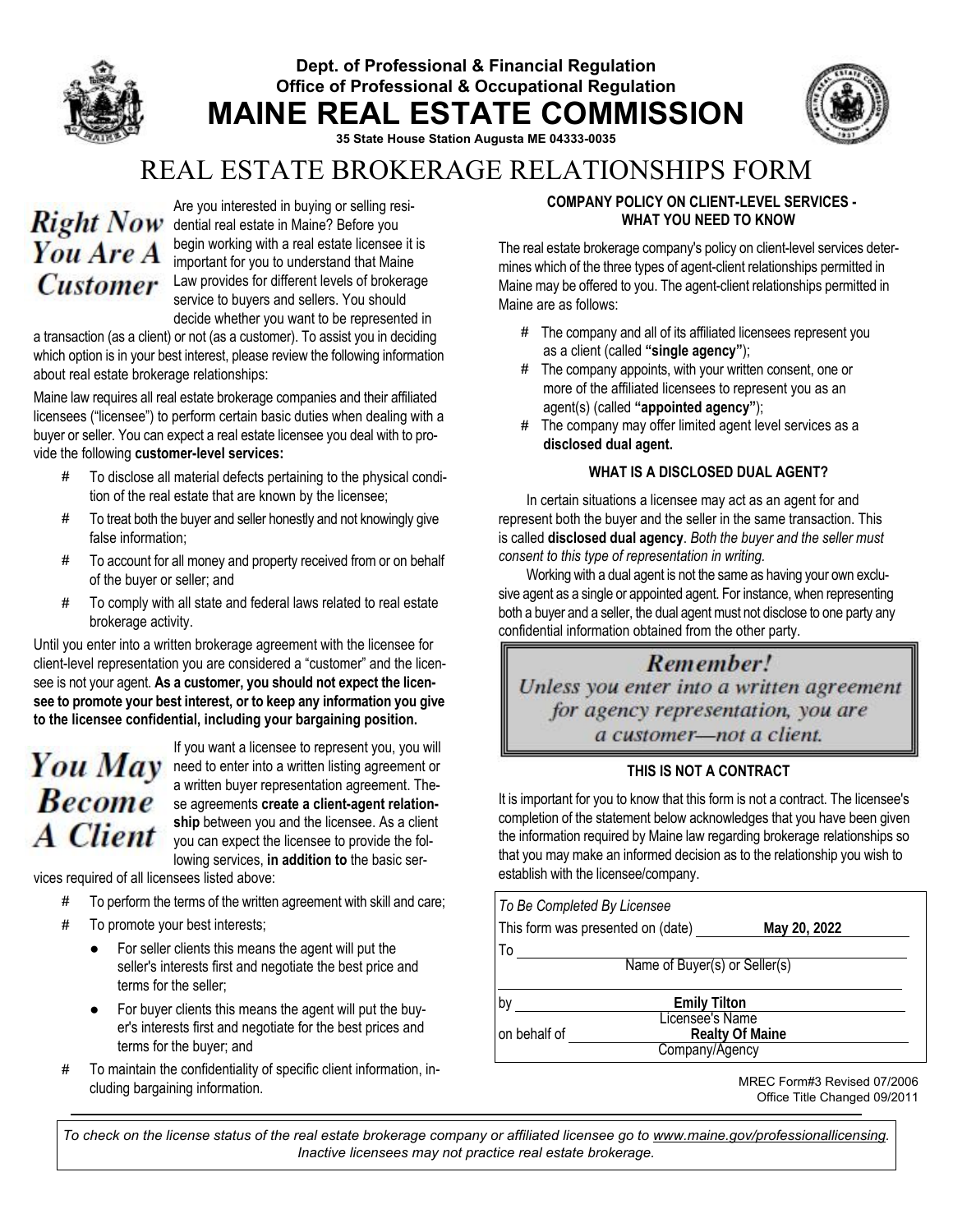#### **CENTRAL MAINE AUCTION CENTER**

44 CONCORD DRIVE, HERMON, MAINE 04401

(207) 848-7027 • CMAUCTIONCENTER.COM

#### **NOTICE: ATTENTION ALL PROSPECTIVE BIDDERS**

*CENTRAL MAINE AUCTION CENTER IS ACTING SOLEY AS AGENT FOR THE SELLER*

Dear Prospective Bidder:

Machias Savings Bank and Central Maine Auction Center, in conjunction with Realty of Maine would like to announce auction R22-308 consisting of real estate at 309 French Road, Ludlow, ME. The above property is subject to a \$5,000.00 deposit (nonrefundable to the highest bidder) in CASH or CERTIFIED U.S. FUNDS made payable to Machias Savings Bank (deposited with Auctioneer as qualification to bid). The property will be sold by public auction in as is-where is condition, subject to all outstanding municipal assessments.

All information contained in this document and/or any advertising and marketing material was obtained from sources deemed to be reliable. However, Central Maine Auction Center and the seller of this property and/or its agents make no warranties as to the accuracy, truthfulness and completeness of this information. Machias Savings Bank, Central Maine Auction Center and Realty of Maine make no warranties of any kind regarding its title to the property, physical condition, location, value, or compliance with any applicable federal, state or local law, ordinance and regulation, including zoning, or land use ordinances. Bidders must satisfy themselves to each of those matters as an ordinary and prudent buyer. For further information regarding the property, the public sale bidding details, and additional terms, contact Central Maine Auction Center directly.

#### **ADDITIONAL TERMS AND CONDITIONS MAY BE ANNOUNCED BY THE AUCTIONEER ON THE DATE OF THE PUBLIC SALE AND ARE INCORPORATED HEREIN BY REFERENCE.**

Central Maine Auction Center is available to assist you with any questions you may have regarding the property or our auction process. Our friendly, professional staff is committed to providing quality service and look forward to seeing you on auction day.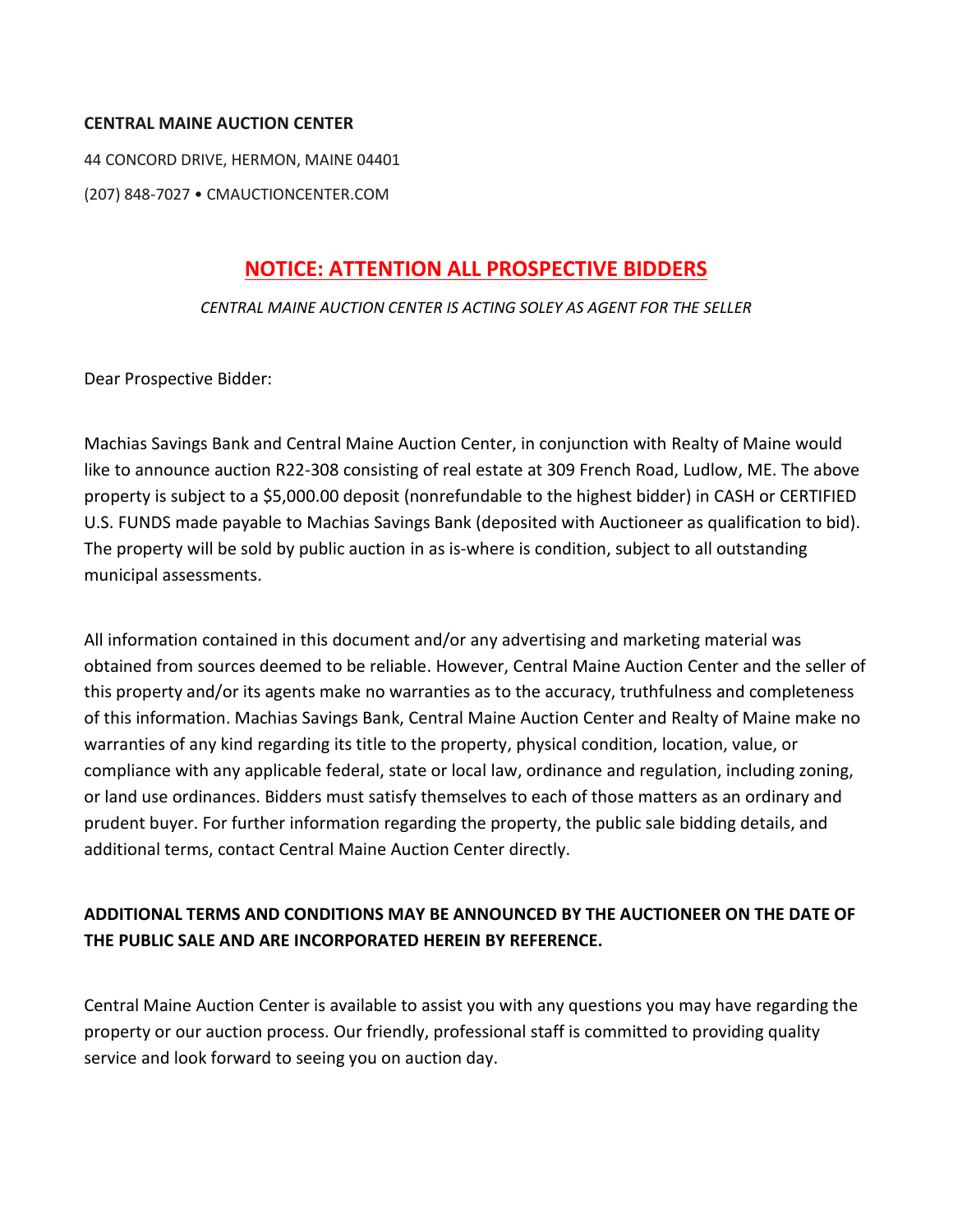| <b>MACHIAS SAVINGS BANK,</b>             |  |
|------------------------------------------|--|
|                                          |  |
| PLAINTIFF                                |  |
| V.                                       |  |
|                                          |  |
| CALVIN J. BISHOP, BEATRICE R.            |  |
| BISHOP, and CALVIN J. BISHOP,            |  |
| <b>TRUSTEE of the Mill Brook Meadows</b> |  |
| Realty Trust dated February 3, 2012,     |  |
|                                          |  |
| <b>DEFENDANTS</b>                        |  |

#### *\*\*\*DISCLAIMER\*\*\**

Machias Savings Bank and Central Maine Auction Company have provided the information contained in this bid package to persons interested in bidding for the property described herein. Each believes the information contained herein to be accurate and complete. *However, neither Machias Savings Bank nor Central Maine Auction Company, nor their respective agents, employees or attorneys, make any warranties of any kind as to the accuracy or completeness of the information contained herein.* Interested bidders are urged to make such an independent investigation as to each of those matters to which an ordinary and prudent buyer would inquire.

Central Maine Auction Center, 44 Concord Drive, Hermon, Maine 04401 ■ (207) 848-7027 ■ www.cmauctioncenter.com ■ Beth Sleeper Roybal, Realty of Maine, 458 Main Street, Bangor, Maine  $04401 \equiv (207) 942-6310 \equiv \text{collectively, Auctioneer}$ 

Ryan P. Dumais, Esq., Eaton Peabody, 77 Sewall Street, Suite 3000; P.O. Box 5249, Augusta, Maine 04332-5249 ■ (207) 622-3747 ■ www.eatonpeabody.com ■ Attorneys for Machias Savings Bank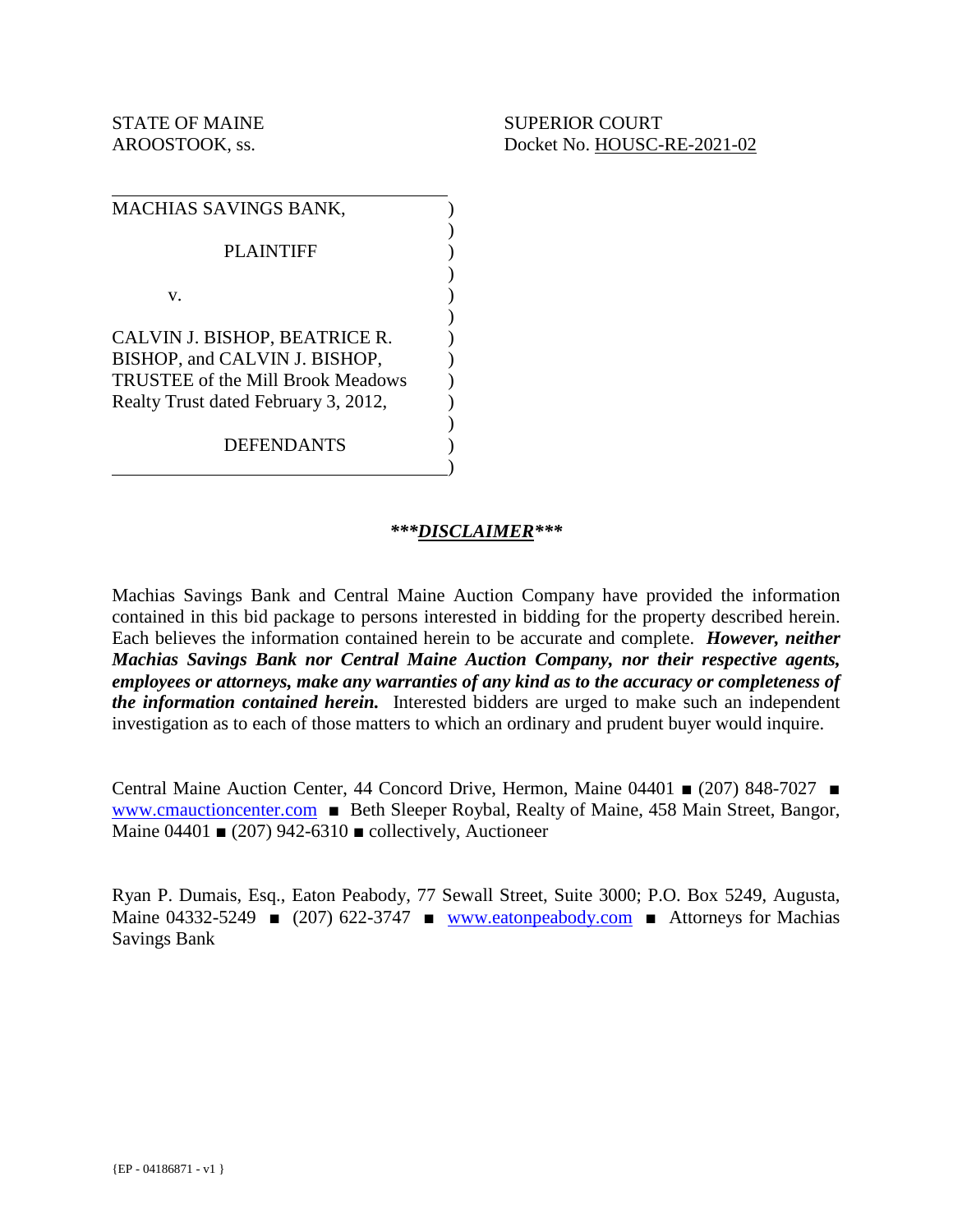#### **TERMS AND CONDITIONS OF PUBLIC SALE**

Machias Savings Bank v. Calvin J. Bishop et al.

#### 309 French Road Ludlow, Aroostook County, Maine

 The following are the terms and conditions of the public sale of the real property subject to a mortgage granted to Machias Savings Bank by Calvin J. Bishop, Trustee of the Mill Brook Meadows Realty Trust dated February 3, 2012 said mortgage having been foreclosed as described in the Judgment of Foreclosure and Sale dated June 6, 2021, and entered by the Superior Court for Aroostook County, Houlton, Maine, in the matter of Machias Savings Bank v. Calvin J. Bishop et al. (Docket No. HOUSC-RE-2021-02):

1. The property to be sold includes the real estate, together with any improvements thereon, located generally at 309 French Road in Ludlow, Aroostook County, Maine, more particularly described in the Mortgage Deed from Calvin J. Bishop, Trustee of the Mill Brook Meadows Realty Trust dated February 3, 2012 to Machias Savings Bank dated October 18, 2013, and recorded in the Southern Aroostook County Registry of Deeds in Book 5251, Page 238 (the "Property"). No personal property is being sold with the Property, and bidders must satisfy themselves as to the legal character of specific property as real or personal in nature. Machias Savings Bank reserves the right, but not the obligation, for itself and its assigns, to remove any personal property from the Property without liability of any kind to the purchaser of the Property for any loss, injury, or damage sustained as a result of the storage or removal of any personal property.

2. The sale of the Property is being conducted by Central Maine Auction Center, 44 Concord Drive, Hermon, Maine 04401, Maine Auction License 644, Kevin Tilton, Agency License 22, and Beth Sleeper Roybal, Realty of Maine (collectively, the "Auctioneer"), pursuant to 14 M.R.S. §§ 6203-A et seq. and the Judgment of Foreclosure and Sale referenced above.

3. The public sale will be held on May 20, 2022, at 1:00 p.m. at 309 French Road in Ludlow, Maine.

4. Machias Savings Bank reserves the right to refuse or to accept any unusual or irregular bid for the Property; to hold recesses from time to time during the public sale as the Auctioneer may determine; to adjourn or to continue the public sale from time to time, without notice to any person; and to amend the terms and conditions of the public sale as it deems necessary or desirable, in its sole discretion. Machias Savings Bank further reserves the right to bid without submitting any deposit and to withdraw any bid made by it. Machias Savings Bank may withdraw the Property at any time until the Auctioneer announces the completion of the sale.

5. The bidding will be conducted as a public sale. All interested bidders shall be required to register with the Auctioneer and submit a deposit in the amount of Five Thousand Dollars (\$5,000.00) in cash or certified U.S. funds made payable to Machias Savings Bank, in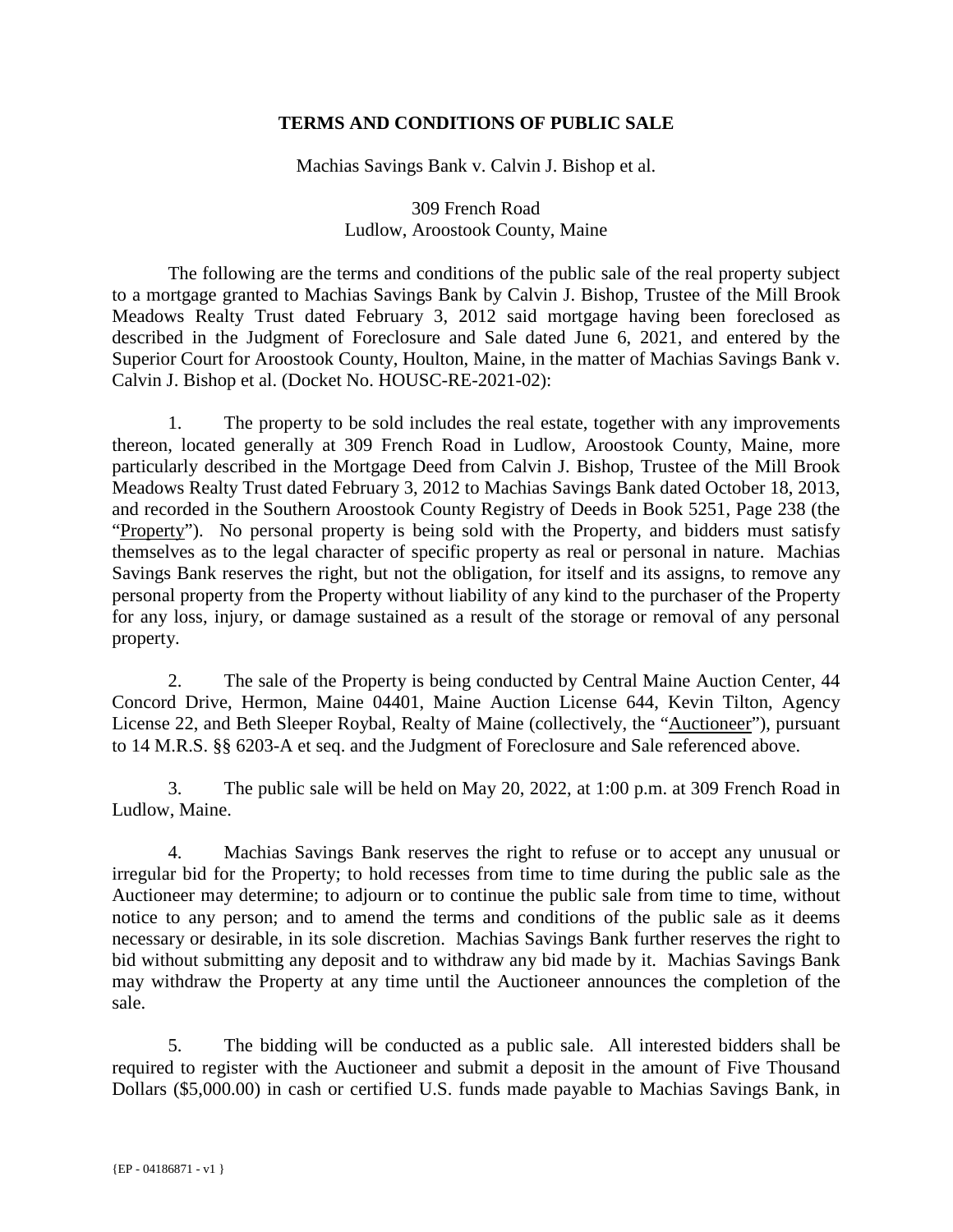order to participate in the public sale. At the completion of the sale, subject to confirmation by Machias Savings Bank, the highest bidder will sign a Purchase and Sale Agreement substantially in the form attached hereto. A record of bidding will be maintained by Machias Savings Bank for its own use.

6. The successful bidder shall apply the bid qualification deposit of Five Thousand Dollars (\$5,000.00) as a nonrefundable deposit at the time of signing the Purchase and Sale Agreement. The balance of the purchase price payable by the successful bidder shall be paid in certified U.S. funds at the closing to be held on or before thirty (30) calendar days from the date of public sale as set forth in the Purchase and Sale Agreement.

7. Machias Savings Bank will convey the Property by Release Deed, substantially in the form attached hereto, subject to the following items:

- a. Any and all municipal, state, or federal laws, regulations, and ordinances including, without limitation, permits and approvals heretofore issued by any federal, state, or municipal government authority (compliance with, application for the transfer of any such permits, or approvals shall be the sole responsibility of the purchaser).
- b. Any and all encumbrances and easements, whether or not of record in the applicable Registry of Deeds, and any governmentally imposed or required zoning, subdivision, environmental, and other land use restrictions.
- c. Any condition which a physical examination or adequate survey of the Property might reveal.
- d. Any lien, or right to a lien, for services, labor, or materials heretofore or hereafter furnished, imposed by a law, and which may or may not be shown by the public records.
- e. The rights of tenants and persons in possession, if any.
- f. The conveyance will be subject to all outstanding municipal fees, charges, encumbrances, and liens, whether or not of record in the applicable Registry of Deeds, including, but not limited to, water and sewer, and municipal or quasimunicipal taxes.
- g. Any and all real estate transfer taxes, including Machias Savings Bank's share of such taxes (36 M.R.S. §§ 4641 et seq.), as applicable, shall be paid by the purchaser at closing.

8. In the event that the highest bidder fails to comply with any of the terms and conditions of sale, that bidder's deposit will be retained by the Auctioneer unless the bidding is reopened, there is a new high bid satisfactory to Machias Savings Bank, and the new highest bidder immediately executes a Purchase and Sale Agreement. Upon close of the bidding and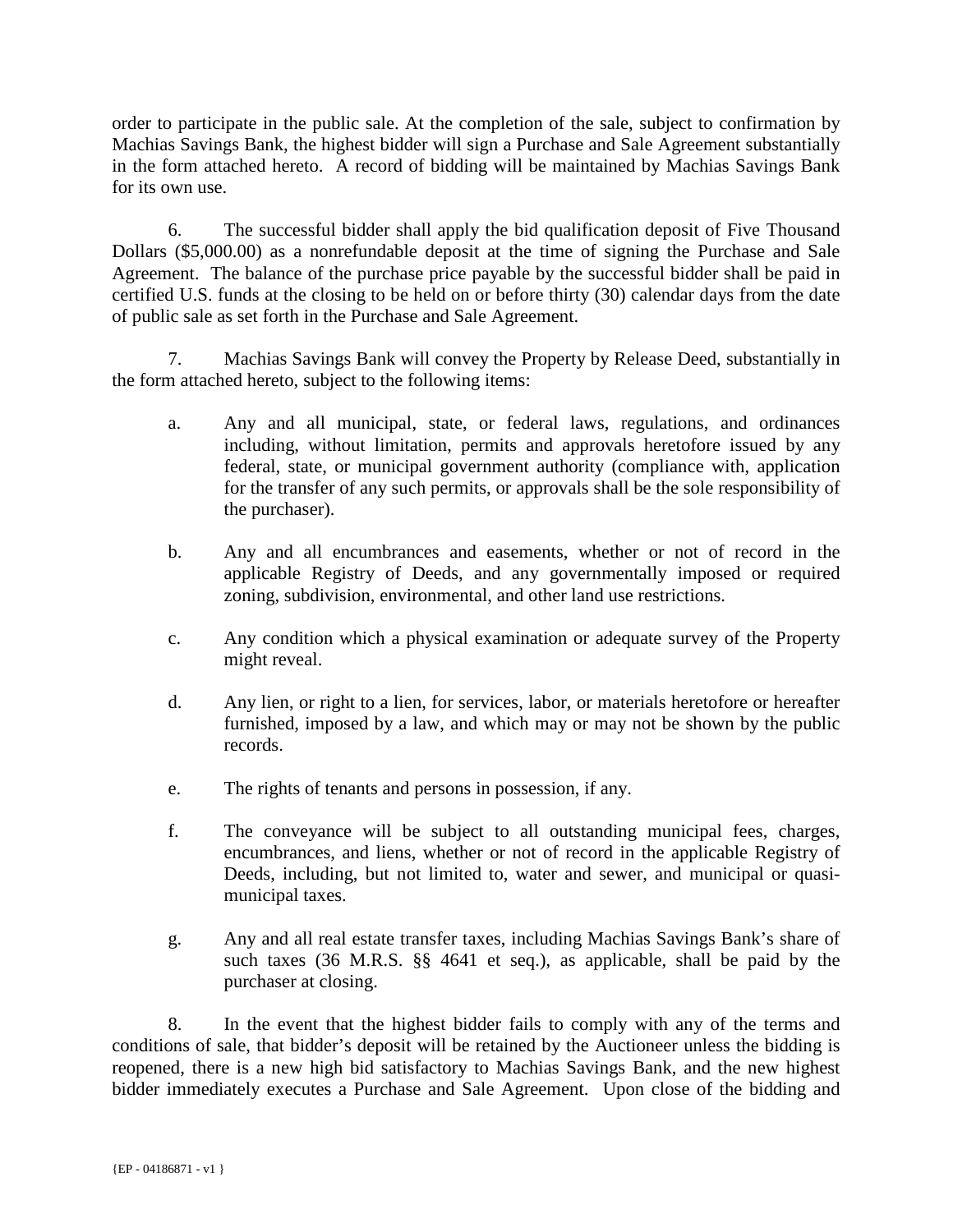compliance with the terms of the sale, the Auctioneer shall declare that the terms of the sale have been complied with and that the sale is closed.

9. The purchaser's commitment under the Purchase and Sale Agreement will not be contingent upon securing financing or upon any other condition; the purchaser's deposit will not be refunded due to an inability to obtain financing or any other failure by purchaser to perform.

10. Seller, in selling the Property, is conducting a foreclosure sale. The Property is sold "AS IS, WHERE IS", with all existing defects and without any warranties of any kind, even as to fitness for a particular purpose, habitability, or merchantability. All bidders are invited to inspect the real estate and the public records prior to making a bid. No warranties, guaranties, or representations of any kind are made, and all warranties are disclaimed with respect to any improvements located on the Property, including improvements located underground, the location and/or boundaries of the Property or improvements thereon, title to the Property, environmental compliance, or its compliance with any applicable zoning or land use regulations, law, or ordinances. The purchaser will assume responsibility and expense for any title search, title examination or title insurance. Seller shall not be required to execute any title insurance affidavits or similar documents relating to the Property. THE PURCHASER WILL ASSUME RISK OF ANY DEFECTS, AND EACH BIDDER EXPRESSLY ACKNOWLEDGES AND AGREES THAT THE AMOUNT BID REFLECTS THE "AS IS, WHERE IS" CONDITION OF THE PROPERTY AND THE ASSUMPTION OF ALL RISKS RELATING TO UNDISCLOSED DEFECTS. EACH BIDDER FURTHER ACKNOWLEDGES AND AGREES THAT SUCH BIDDER IN NO WAY RELIES UPON REPRESENTATIONS MADE BY MACHIAS SAVINGS BANK OR ITS REPRESENTATIVES AND AGENTS.

11. Machias Savings Bank specifically disclaims, and purchaser acknowledges that Machias Savings Bank shall not be responsible for or obligated now or at any time in the future to protect, exonerate, defend, indemnify, and save purchaser or its successors or assigns, harmless from and against any loss, damage, cost, expense, clean-up or liability, including, but not limited to, attorneys' fees and court costs, and including, but not limited to such loss, damage, cost, expense, or liability, based on personal injury, death, loss, or damage to property suffered or incurred by any person, corporation, or other legal entity, which may arise out of the presence of any such hazardous or toxic waste, substance, matter, or material on the Property.

12. In the event of loss or damage to the Property after the execution of the Purchase and Sale Agreement and prior to the closing, purchaser shall have the risk of loss.

13. In the case of disputed bidding, Machias Savings Bank shall be the sole and absolute judge of such dispute.

14. If the purchaser fails to perform at the closing, the purchaser's deposit will be retained by the Auctioneer. A bidder or purchaser whose deposit is retained under this paragraph will also be responsible for any and all consequential damages and additional costs, deficiencies, expenses, and losses suffered as a result of purchaser's failure to perform, including without limitation, reasonable attorneys' fees. Further, Machias Savings Bank reserves the right either to (a) contact the next highest bidder and allow that party to purchase the Property for the next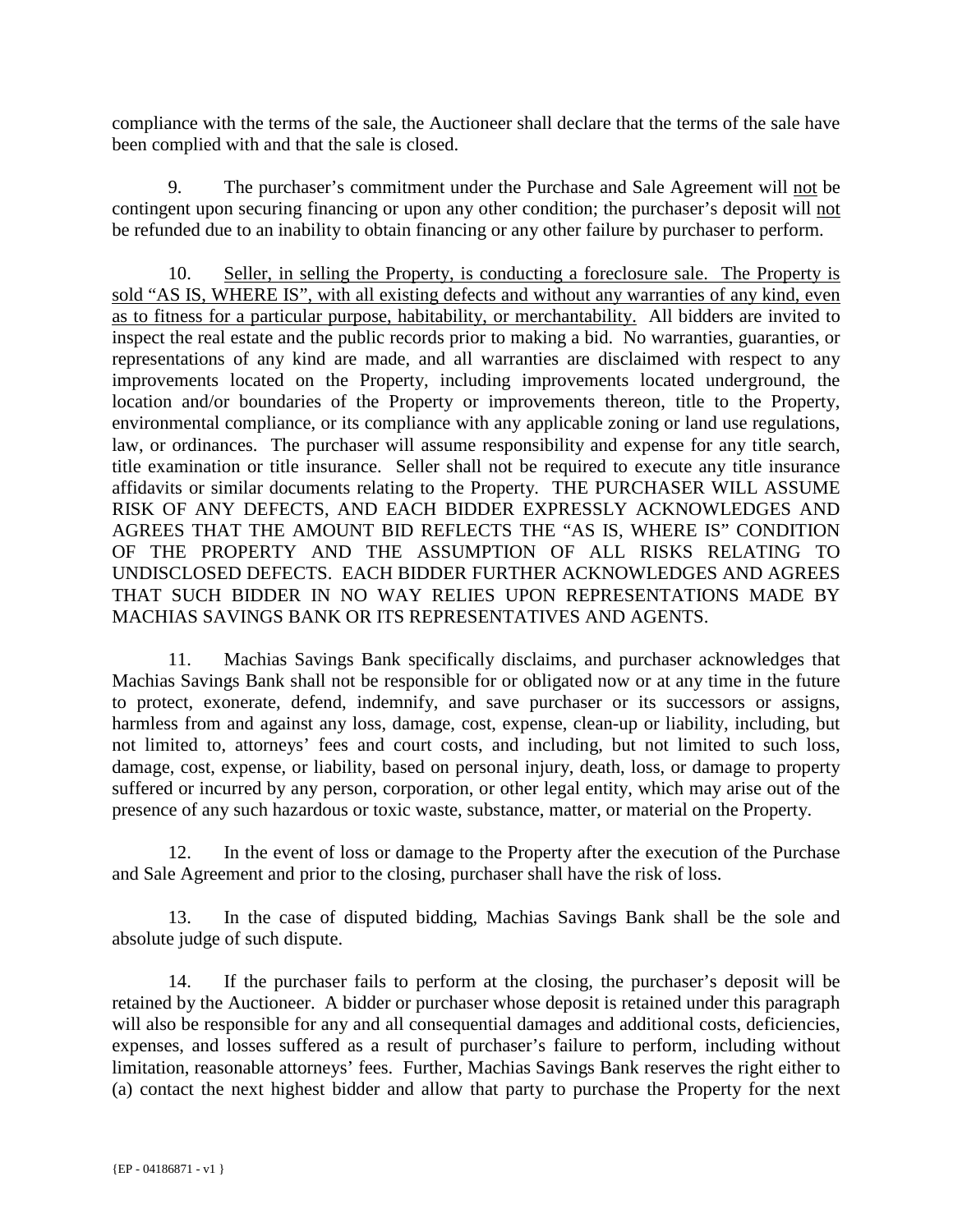highest bid as the assignee of the highest bidder; or (b) hold a new sale of the Property. Machias Savings Bank shall have no obligation, and specifically disclaims any responsibility, to provide notice of any kind to any person subsequent to the public sale.

15. All of the terms and conditions set forth in the notice of public sale published in the Houlton Pioneer Times on April 20, 27, and May 4, 2022, are deemed to be incorporated herein by reference.

16. In the event of any conflict between these Terms and Conditions of Sale and the Purchase and Sale Agreement, the Purchase and Sale Agreement shall control.

#### 17. **OTHER OR ADDITIONAL TERMS MAY BE ANNOUNCED AT THE PUBLIC SALE, IN WHICH EVENT SUCH TERMS AND CONDITIONS SHALL BE DEEMED TO BE INCORPORATED HEREIN BY REFERENCE.**

18. Applicable Law: You have signed a written binding contract agreeing to the terms and conditions of sale and understand that any bid you make falls under the Maine Auction Law, Title II, Section 2-328, of the Uniform Commercial Code and the Statute of Frauds. Maine auctions are under the jurisdiction of the State of Maine Department of Professional and Financial Regulations, Board of Licensure of Auctioneers, 35 State House Station, Augusta, Maine 04330.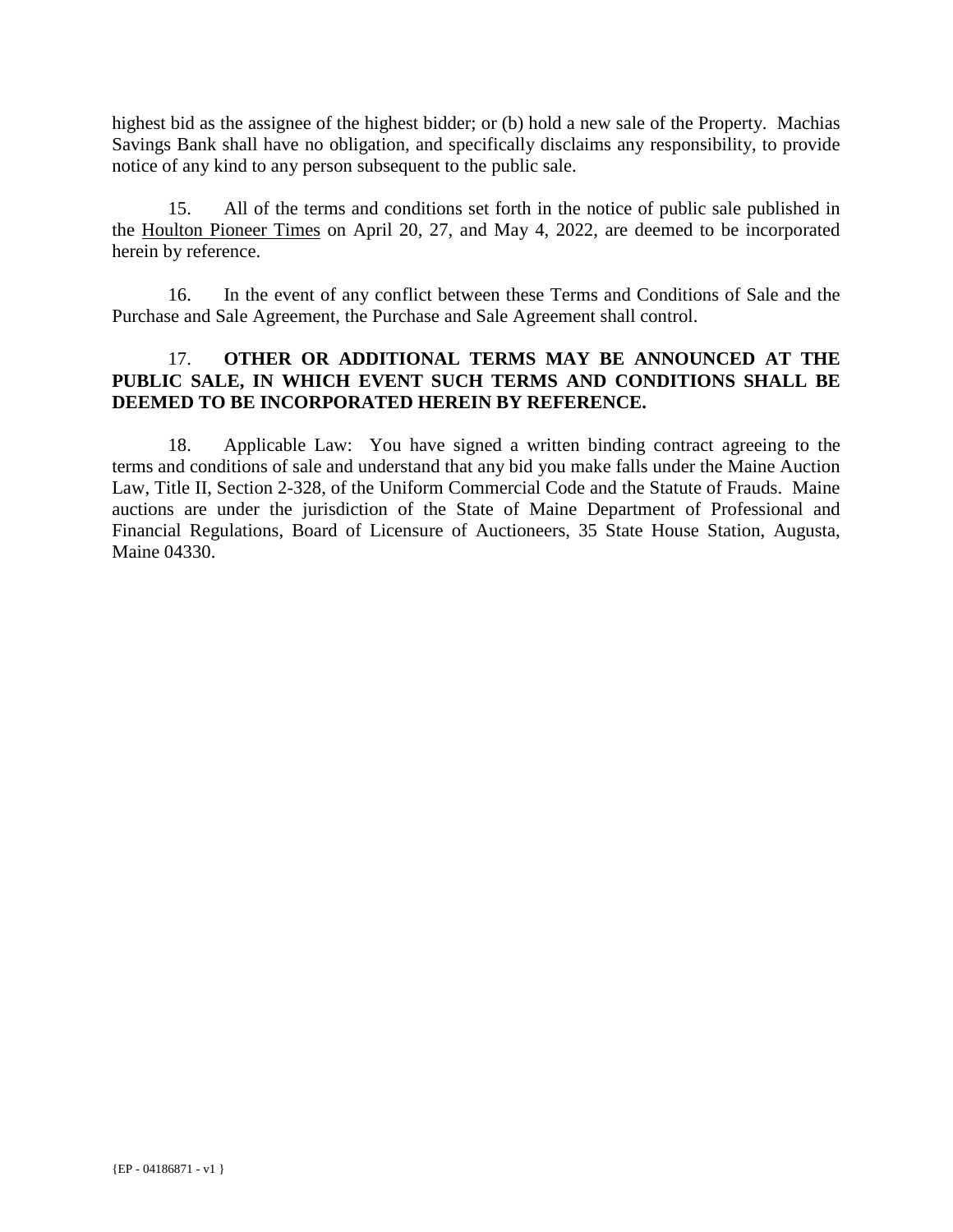#### **PURCHASE AND SALE AGREEMENT**

 MACHIAS SAVINGS BANK, a Maine banking corporation having a place of business in Machias, Maine (the "Seller"), and \_\_\_\_\_\_\_\_\_\_\_\_\_\_\_\_\_\_\_\_\_\_\_\_\_\_\_\_\_\_\_\_, whose address is \_\_\_\_\_\_\_\_\_\_\_\_\_\_\_\_\_\_\_\_\_\_\_\_\_\_\_\_\_\_\_\_\_\_\_\_, \_\_\_\_\_\_\_\_\_\_\_\_\_\_\_\_\_\_\_\_\_\_\_\_\_\_ ([collectively] the "Purchaser"), for consideration paid, agree as follows:

1. Purchase and Sale of Property: Subject to the terms and conditions set forth herein, Seller hereby agrees to sell to Purchaser, and Purchaser hereby agrees to purchase from Seller the real estate, together with any improvements thereon, located generally at 309 French Road, Ludlow, Aroostook County, Maine, being more particularly described in a Mortgage Deed from Calvin J. Bishop, Trustee of the Mill Brook Meadows Realty Trust dated February 3, 2012 to Machias Savings Bank dated October 18, 2013, and recorded in the Southern Aroostook County Registry of Deeds in Book 5251, Page 238, said Mortgage Deed having subsequently been affected by a Partial Release of Mortgage dated May 26, 2016, and recorded in said Registry of Deeds in Book 5548, Page 211 (the "Property").

2. Purchase Price: The purchase price for the Property is (bid amount)  $($   $\Diamond$   $)$   $\Box$  ( $\Diamond$   $)$   $\Box$   $\Box$ ). The Purchaser has this day deposited cash or certified U.S. funds made payable to Machias Savings Bank in the amount of Five Thousand Dollars (\$5,000.00), receipt of which nonrefundable deposit is acknowledged by the Auctioneer's signature below. The balance of the total purchase price shall be paid in certified U.S. funds made payable to Machias Savings Bank at closing. For the sake of convenience, the amounts required to be paid in accordance with this paragraph are as follows:

| [a] Total Purchase Price (bid amount)                         |          |  |
|---------------------------------------------------------------|----------|--|
| [b] Non-refundable Deposit<br>[c] Additional Deposit (if any) | 5,000.00 |  |
| [d] Total Deposits $([b] + [c])$                              |          |  |
| [e] Balance Due at Closing $([a] - [d])$                      |          |  |

3. Closing: The closing shall take place at Machias Savings Bank, 4 Center Street, Machias, Maine 04654, or at such other place as may be agreed between the parties, on or before thirty (30) calendar days from the date of this Agreement, at a date and time mutually agreeable to the parties. Notwithstanding the foregoing, Seller may elect to effectuate the closing by mail.

4. Title: Purchaser shall be solely responsible for any expense related to any title or UCC search, title examination, or title insurance. In the event Purchaser elects to utilize a certain specimen title insurance policy provided by Seller, Purchaser shall pay the cost of the title insurance premium for issuing a final policy and any additional costs of title search and examination. In the event that Seller has provided to Purchaser copies of title abstracts, policies, or other title or survey information, Purchaser acknowledges that Seller shall have no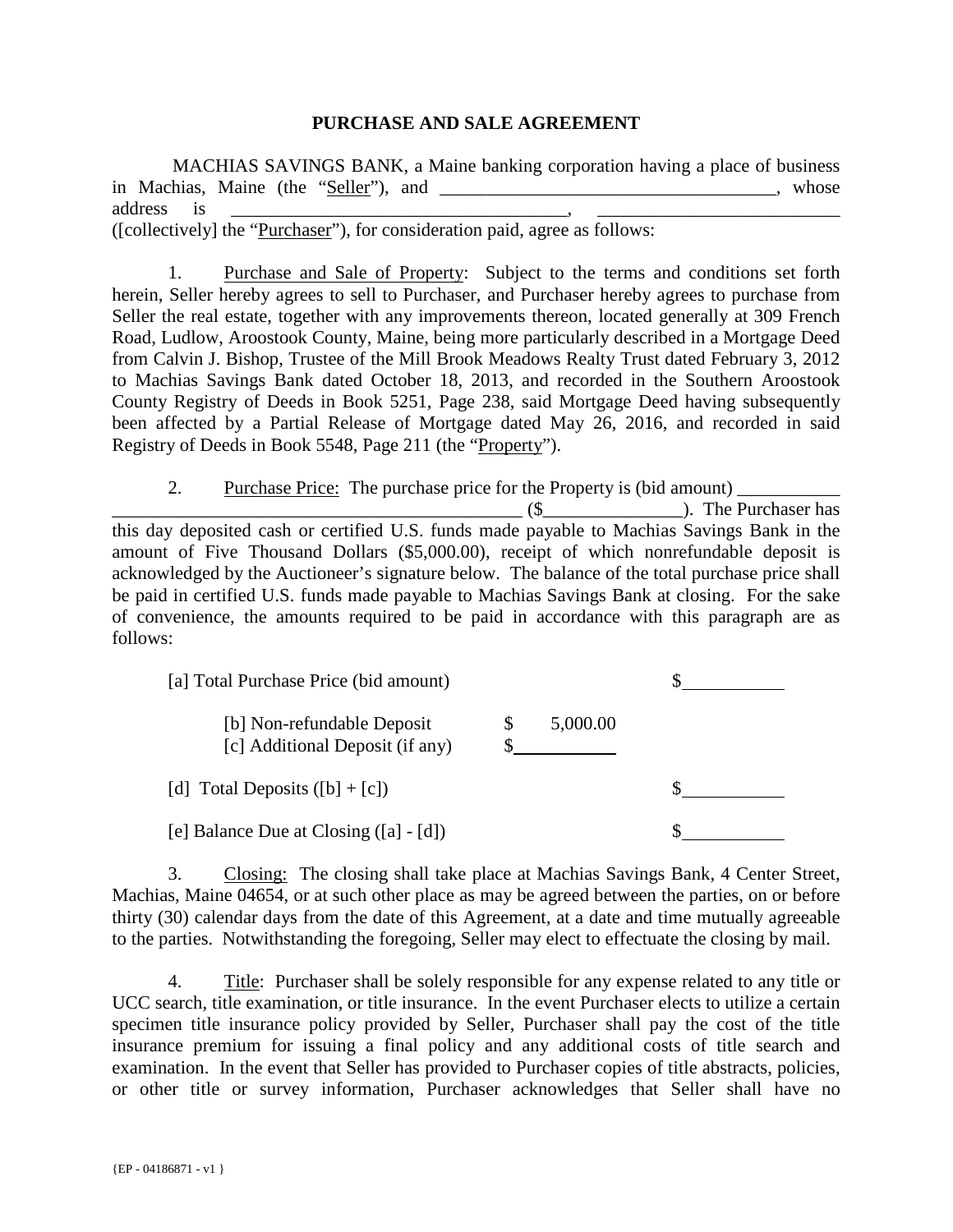responsibility or liability in connection therewith, it being understood that Purchaser is relying solely upon the title search ordered by it and the final title evidence issued as a result of said title search. Purchaser will assume responsibility and expense for any title search, title examination or title insurance. Seller shall not be required to execute any title insurance affidavits or similar documents relating to the Property.

5. Deed: Seller shall, on the date of closing, execute and deliver to Purchaser a Release Deed conveying the Property to Purchaser in fee simple, substantially in the form attached hereto. Seller makes no warranties, guaranties, or representations of any kind or nature concerning the value of the Property, the physical condition of or title to the Property or any improvements located thereon, including improvements located underground, the location and/or boundaries of the Property or improvements thereon, environmental compliance, or compliance with any applicable federal, state, or local law, ordinance, or regulation. Further, the Property is specifically sold without any express or implied warranties of habitability or title, and is sold "AS IS, WHERE IS". Purchaser will assume risk of any defects and expressly acknowledges and agrees that the purchase price reflects the "AS IS, WHERE IS" condition of the Property and the assumption of all risks relating to undisclosed defects, known or unknown to Seller. Purchaser acknowledges they had an opportunity to inspect the real estate and the public records prior to execution of this Agreement. Purchaser further acknowledges and agrees that Purchaser in no way relied upon representations made by Seller or any of its employees, agents, representatives or attorneys. In the event that more than one purchaser executes this Agreement, the deed from Seller to Purchaser will be a deed to Purchaser as tenants in common unless otherwise indicated below.

 Purchaser's election as to the form of ownership in the deed of conveyance from Seller (if no election is made, a deed to multiple parties shall be to the grantees as tenants in common):

- $\Box$  joint tenancy
- $\square$  tenancy in common
- $\Box$  not applicable (e.g. purchaser is an individual, corporate entity, or trustee)

Notwithstanding the foregoing, Purchaser expressly acknowledges and agrees that Purchaser shall be responsible for confirming the form of tenancy set forth in the deed of conveyance and that Seller shall have no responsibility or liability therefor.

6. Residential Real Property Disclosures: Purchaser acknowledges that this transaction is exempt from the residential property disclosure requirements of Title 33, Chapter 7, Subchapter 1.A of the Maine Revised Statutes.

7. Personal Property: Purchaser acknowledges that there are or may be items of personal property situated on or in the Property, and that Seller is not conveying any interest in such personal property to Purchaser. Purchaser further acknowledges that Seller has made and will make no representations as to the legal character of specific property as real or personal in nature. Seller reserves the right, but not the obligation, for itself and its assigns, to remove any personal property from the Property without liability of any kind to the purchaser of the Property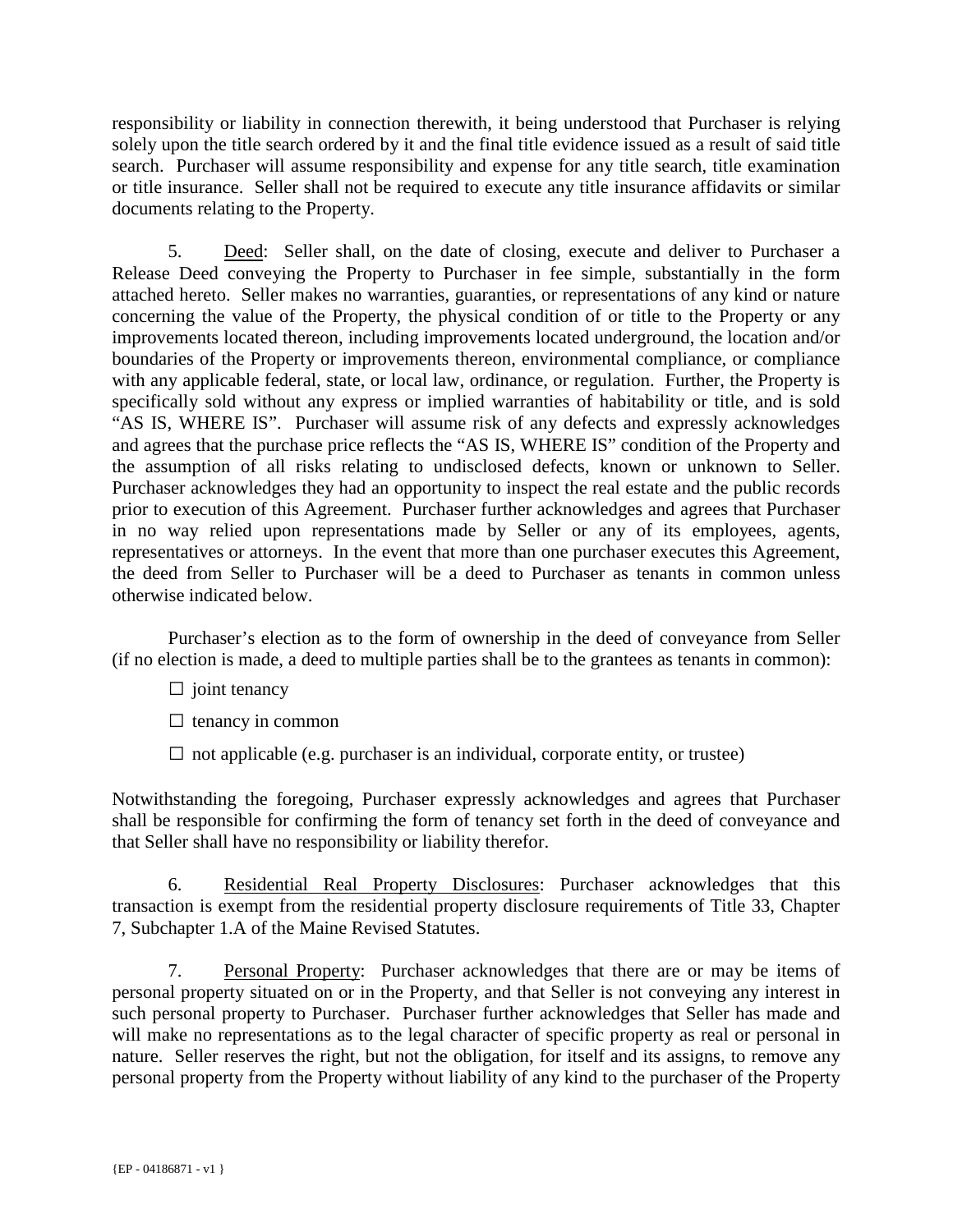for any loss, injury, or damage sustained as a result of the storage or removal of any personal property.

8. Purchaser's Default: In the event Purchaser fails to fulfill any of Purchaser's obligations hereunder, including failure to tender the deposits as required hereunder, then Seller shall retain Purchaser's said deposits, and may, at Seller's option, pursue any remedies at law or equity, including specific performance.

9. Encumbrances, Liens and Assessments; Taxes: Purchaser acknowledges and agrees that the Property will be sold at closing subject to (a) any and all municipal, state, or federal laws, regulations, and ordinances including, without limitation, permits and approvals heretofore issued by any federal, state, or municipal government authority (compliance with, application for the transfer of any such permits, or approvals shall be the sole responsibility of the Purchaser); (b) any and all encumbrances and easements, whether or not of record in the applicable Registry of Deeds, and any governmentally imposed or required zoning, subdivision, environmental, and other land use restrictions; (c) any condition which a physical examination or adequate survey of the Property might reveal; (d) any lien, or right to a lien, for services, labor, or material heretofore or hereafter furnished, imposed by a law, and which may or may not be shown by the public records; (e) the rights of tenants and persons in possession, if any; (f) all outstanding municipal fees, charges, encumbrances, and liens, whether or not of record in the applicable Registry of Deeds, including, but not limited to, water and sewer, and municipal or quasi-municipal taxes; (g) all transfer taxes and sales taxes assessed by the State of Maine, including Seller's share of such taxes (36 M.R.S. §§ 4641 et seq.), as applicable, shall be paid by Purchaser at closing.

10. Broker's Commission: Each party represents to the other that it has not dealt with any real estate broker nor is there any broker's commission due in connection with Purchaser's purchase of the Property. In the event that a broker claims such a commission, the party having contact with said broker shall be responsible for satisfying such claim for commission.

11. Risk of Loss: Purchaser acknowledges and agrees that all risk of loss or damage to the Property prior to the closing shall be borne by Purchaser.

Seller specifically disclaims, and Purchaser acknowledges that Seller shall not be responsible for or obligated now or at any time in the future to protect, exonerate, defend, indemnify, or hold Purchaser or its successors or assigns, harmless from and against any loss, damage, cost, expense, clean-up or liability, including, but not limited to, attorneys' fees and court costs, and including, but not limited to such loss, damage, cost, expense, or liability, based on personal injury, death, loss, or damage to property suffered or incurred by any person, corporation, or other legal entity, which may arise out of the presence of any such hazardous or toxic waste, substance, matter, or material on the Property.

12. Representations; Construction: Purchaser acknowledges that Purchaser has not relied upon any oral or written representation of the Seller, or any of Seller's employees, agents, or attorneys. Purchaser agrees that in the event of any ambiguity as to the meaning or intent of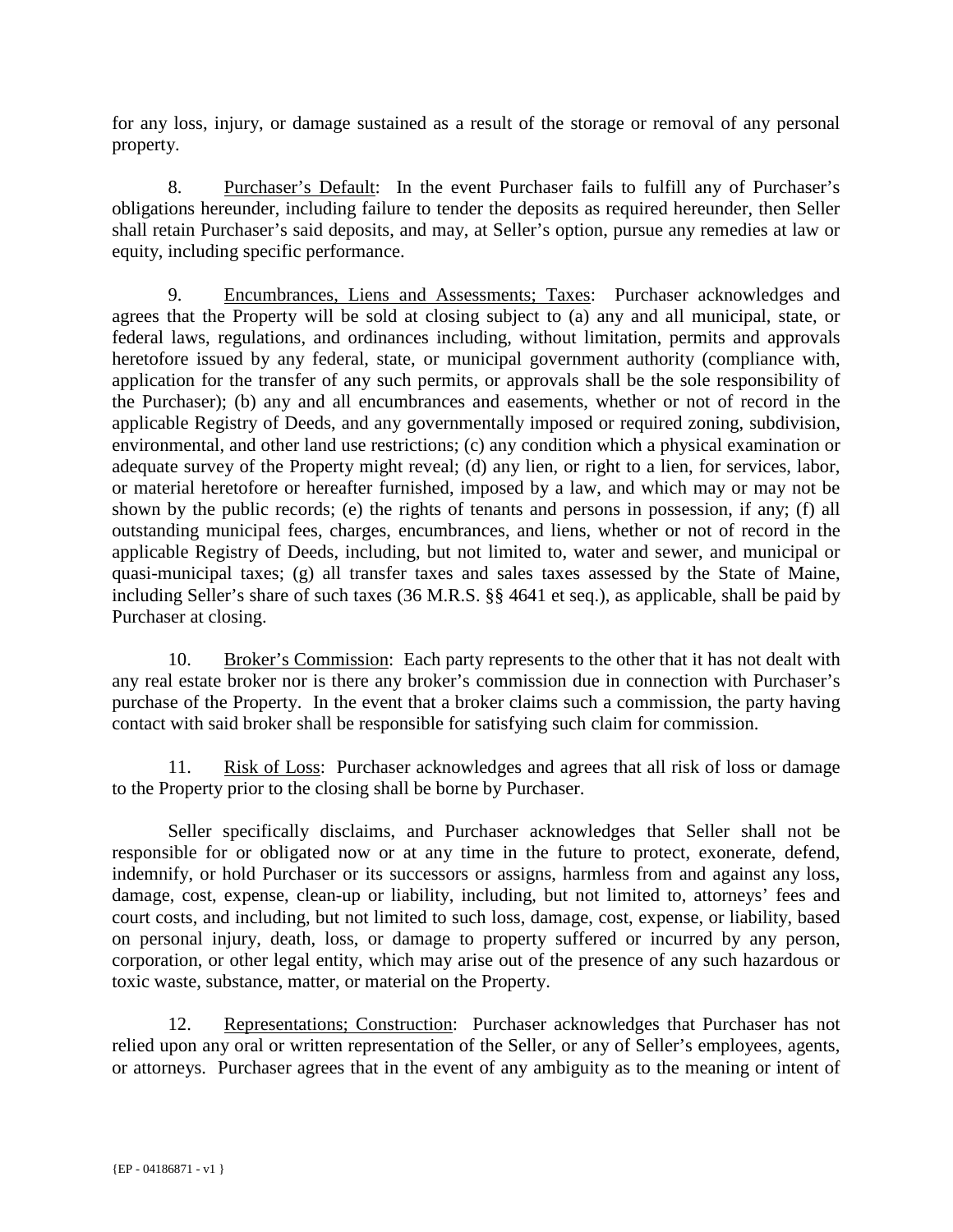the terms or obligations set forth herein, or any documents executed in connection herewith, such ambiguous term or provision shall not be construed more favorably to one party than to another.

13. Limitation on Purchaser Damages: Purchaser agrees that in any dispute or action arising out of this Agreement, or the matters described herein, the damages to which Purchaser may be due at any time and as against Seller for any reason shall be specifically limited to the amount of Purchaser's deposit, repayable without interest, and that under no circumstances may such damages include any claim for punitive damages, lost profits or investment opportunities, or attorneys' fees.

14. Waiver of Jury Trial: Purchaser agrees that in the event of any dispute as between Purchaser and Seller and relating to the subject matter of this Agreement, or the property hereby contemplated to be transferred by Seller to Purchaser, such dispute shall (unless Seller shall have demanded arbitration as set forth in this Agreement) be tried before a single Justice of the Superior Court for the county in which the Property is located, sitting without a jury.

15. Arbitration: Purchaser agrees that in any dispute or controversy with Seller as to the terms of this Agreement, or with respect to the matters described herein, and whether sounding in contract or tort, shall, at the election of Seller and at any time, be resolved by binding arbitration in accordance with the applicable provisions of the Maine Uniform Arbitration Act, at 14 M.R.S. §§ 5927 et seq. and as the same may be amended from time to time. Seller may further elect to submit less than all disputes or controversies as between Purchaser and Seller to binding arbitration. Nothing herein shall be construed as limiting the rights or remedies of Seller pursuant to this Agreement or any document or agreement as between Purchaser and Seller and at any time, whether or not Seller shall have previously demanded such arbitration.

16. Binding Effect; Assignment: This Agreement shall inure to the benefit of and be binding upon the parties hereto and their respective heirs, personal representatives, and permitted assigns, except that Purchaser may not assign this Agreement to any party without Seller's written consent. Purchaser's obligations and liability to Seller pursuant to this Agreement expressly shall survive any such assignment.

17. Severability: If any provision of this Agreement is found to be invalid or unenforceable, such finding shall not affect the validity or enforceability of any other provision hereof.

18. Incorporation of Provisions: This Agreement expressly incorporates the terms and conditions of sale set forth in the Terms and Conditions of Public Sale distributed by the Auctioneer to registered bidders at the time of registration to bid, and, if applicable, further incorporates the terms and conditions of sale as announced by the Auctioneer at the public sale conducted on May 20, 2022.

19. Entire Agreement; Governing Law: This Agreement, including the incorporated provisions and the Disclosure, constitutes the entire agreement between the parties, supersedes all prior negotiations and understandings, and shall not be altered or amended, except by written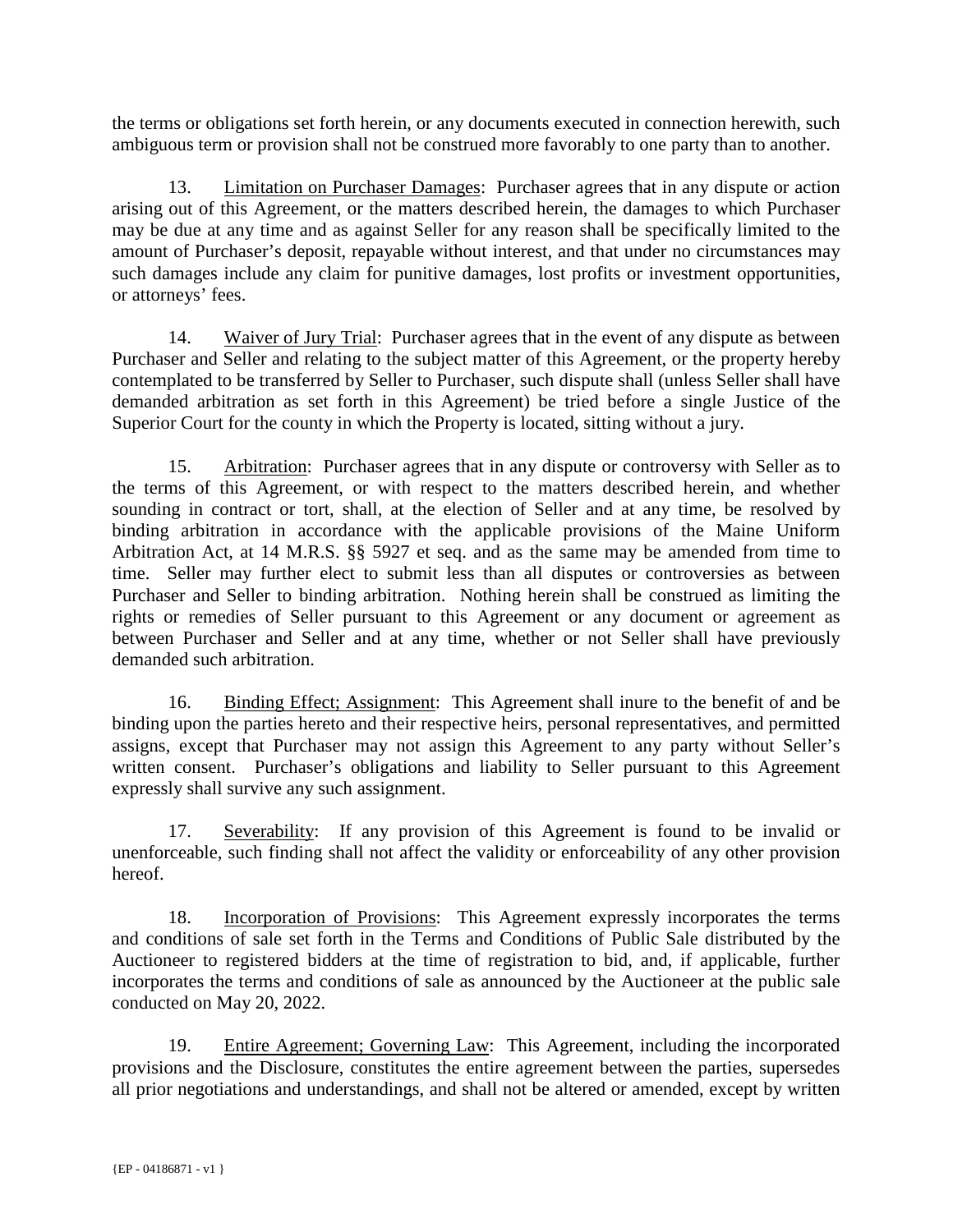amendment signed by Seller and Purchaser. This Agreement shall be governed by Maine law. For purposes hereof, the date of this Agreement is May 20, 2022.

20. Time for Performance: TIME IS OF THE ESSENCE. Should Purchaser default in any obligation under this Agreement, Purchaser agrees to indemnify and hold Seller harmless from any resulting or consequential loss, claim, or damage of any kind whatsoever, including but not limited to any attorneys' fees incurred by Seller.

IN WITNESS WHEREOF, the parties hereto have executed this Agreement in duplicate originals on the day, month, and year written below.

WITNESSES: MACHIAS SAVINGS BANK

| By                                               |      |
|--------------------------------------------------|------|
| Wendy L. Schors                                  | Date |
| Its Vice President                               |      |
|                                                  |      |
| Purchaser                                        | Date |
| Social Security Number/Tax Identification Number |      |
| Purchaser                                        | Date |
| Social Security Number/Tax Identification Number |      |
| CENTRAL MAINE AUCTION COMPANY                    |      |
| By.                                              |      |

**Date** Date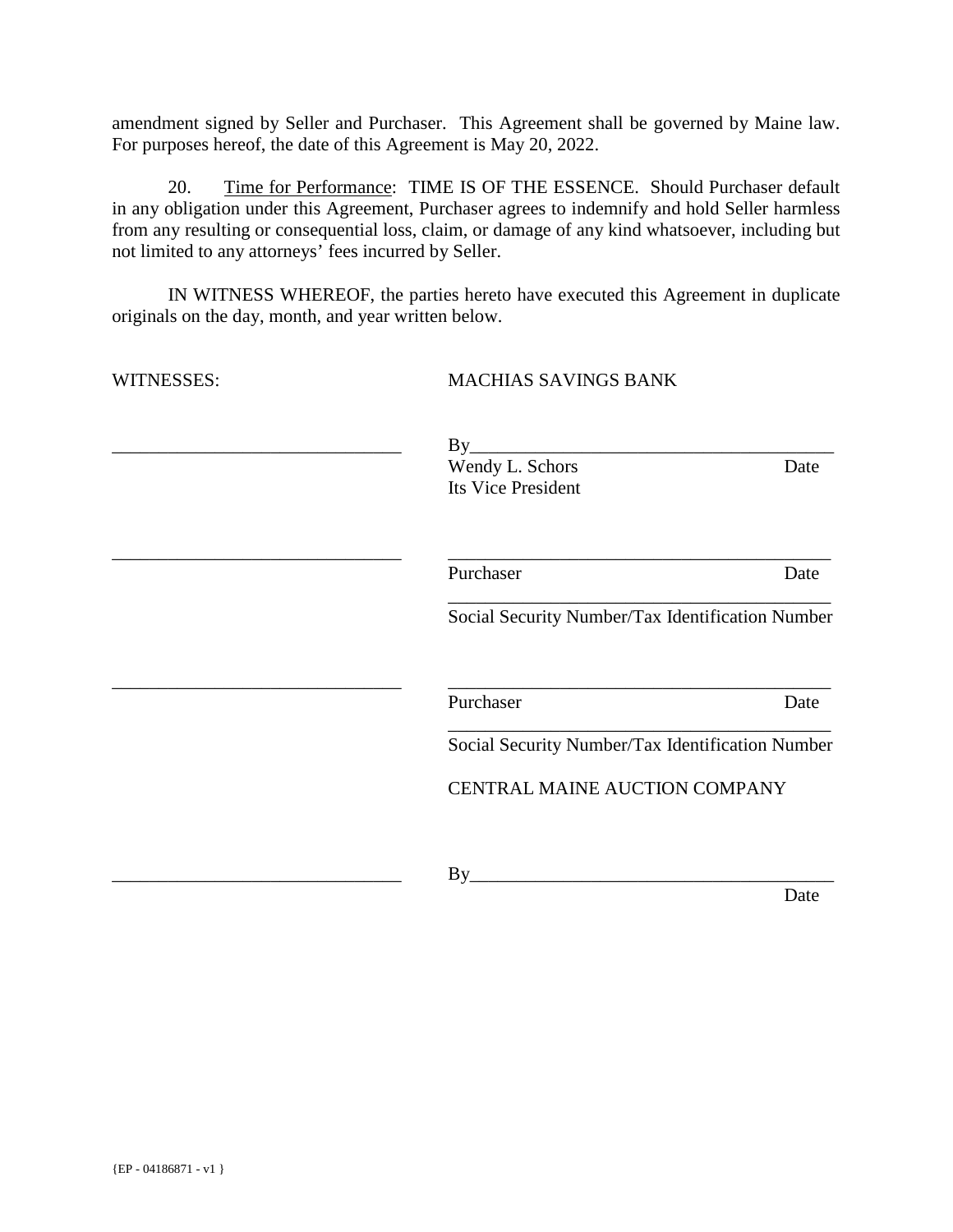#### **RELEASE DEED**

#### DLN #

 **MACHIAS SAVINGS BANK**, a Maine banking corporation having a place of business in Machias, Washington County, Maine, for consideration paid, releases to \_\_\_\_\_\_\_\_\_\_\_\_\_\_\_\_\_\_\_\_\_\_\_\_\_\_, of \_\_\_\_\_\_\_\_\_\_\_\_\_\_\_\_\_\_\_\_\_\_\_\_\_, \_\_\_\_\_\_\_\_\_\_\_\_\_\_\_\_\_\_\_, , said Grantee being the high bidder at public sale, any and all right, title and interest in and to a certain parcel of land situated in Ludlow, County of Aroostook, State of Maine, on the easterly side of the French Road, so-called, being part of Lot Five (5), Range One (1), being more particularly described as follows, to wit:

Commencing at a 5/8" rebar capped PLS #2217 driven into the ground at the easterly right of way line of the French Road, said rebar point being South sixteen degrees forty-four minutes two seconds West (S 16° 44' 02" W) of and three hundred seventy-five and zero onehundredths (375.00) feet distant southerly from the point of intersection of the easterly right of way line of the French Road extended northerly with the southerly right of way line of the Ludlow Road; thence easterly on a course bearing South seventy-three degrees twenty-four minutes twenty-eight seconds East (S 73° 24' 28" E) for a distance of four hundred ninety-two and zero one-hundredths (492.00) feet to a 5/8" rebar capped PLS #2217 driven into the ground; thence southerly on a course bearing South sixteen degrees forty-four minutes two seconds West (S 16° 44' 02" W) for a distance of six hundred thirteen and sixty-seven one-hundredths (613.67) feet to a 5/8" rebar capped PLS #2217 driven into the ground; thence westerly on a course bearing North seventy-three degrees fifteen minutes fifty-eight seconds West (N 73° 15' 58" W) for a distance of two hundred ninety-two and zero one-hundredths (292.00) feet to a 5/8" rebar capped PLS #2217 driven into the ground; thence northerly bearing North sixteen degrees fortyfour minutes two seconds East (N 16° 44' 02" E) for a distance of two hundred one and thirtyfour one-hundredths (201.34) feet to a 5/8" rebar capped PLS #2217 driven into the ground; thence westerly on a course bearing North seventy-three degrees fifteen minutes fifty-eight seconds West (N 73° 15' 58" W) for a distance of two hundred and zero one-hundredths (200.00) feet to a 5/8" rebar capped PLS #2217 driven into the ground on the easterly right of way line of the French Road; thence northerly on the easterly right of way line of French Road on a course bearing North sixteen degrees forty-four minutes two seconds East (N 16° 44' 02" E) for a distance of four hundred eleven and twelve one-hundredths (411.12) feet to the point of beginning.

Also, conveying land from the west line of the above described parcel to the center of the French Road excepting rights of the public in and to French Road.

 Excepting and reserving the parcel of land described in the Partial Release of Mortgage dated May 26, 2016, and recorded in the Southern Aroostook County Registry of Deeds in Book 5548, Page 211.

 Subject to all outstanding municipal fees, charges, encumbrances, and liens, whether or not of record in the Southern Aroostook County Registry of Deeds. Further subject to all real estate transfer taxes.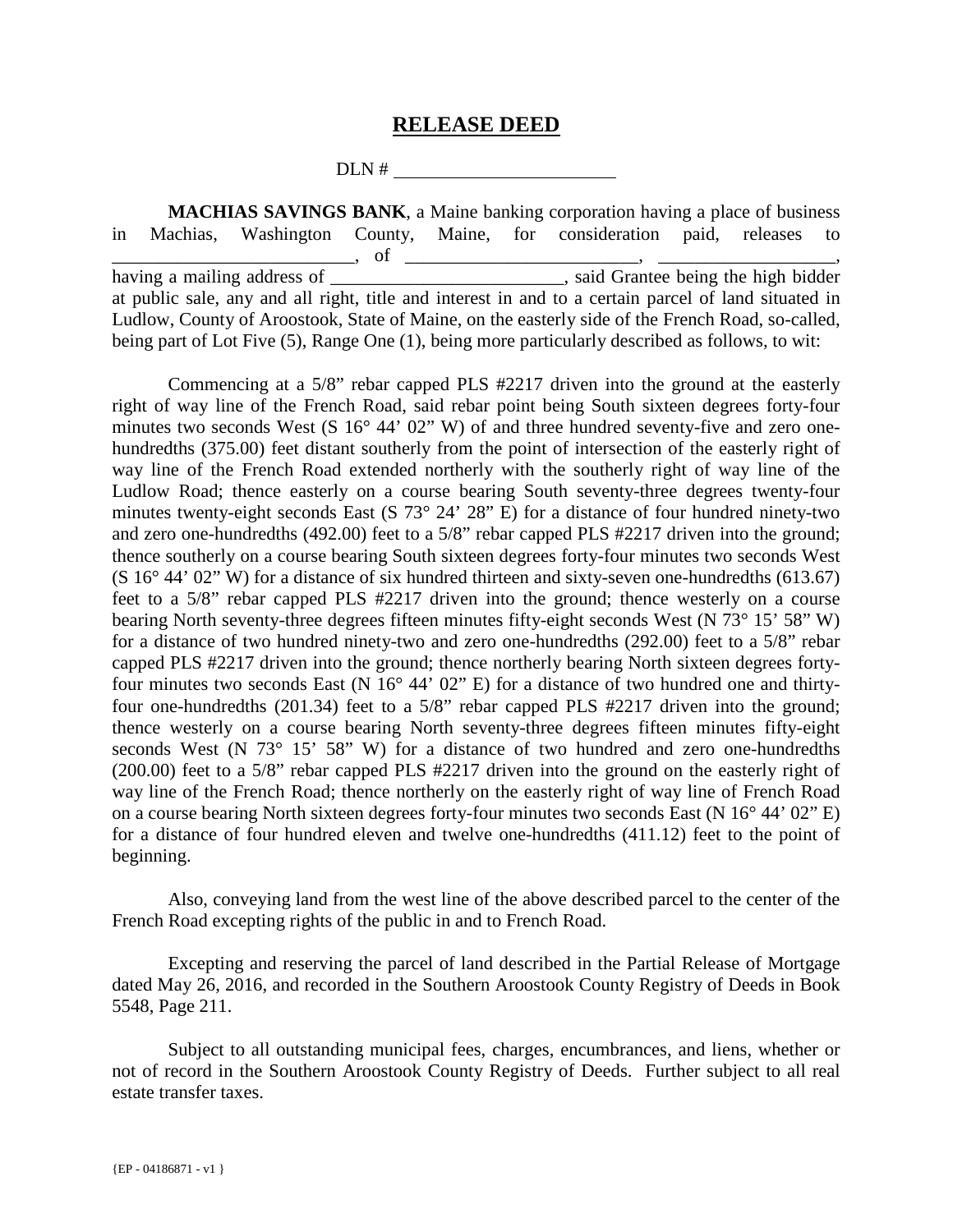For Grantor's source of title, reference may be had to the mortgage granted by Calvin J. Bishop, Trustee of the Mill Brook Meadows Realty Trust dated February 3, 2012 to Machias Savings Bank dated October 18, 2013, and recorded in the Southern Aroostook County Registry of Deeds in Book 5251, Page 238 (the "Mortgage"). The Grantor foreclosed the Mortgage by virtue of a Judgment of Foreclosure and Sale dated June 6, 2021 and entered by the Superior Court for Aroostook County, Houlton, Maine, in the matter of Machias Savings Bank v. Calvin J. Bishop et al. (Docket No. HOUSC-RE-2021-02), said judgment having been recorded in said Registry in Book 6202, Page 115. This deed is a conveyance of all right, title, and interest of the Grantor, and of all parties to said action, in and to the property described herein pursuant to 14 M.R.S. § 6323.

For purposes of compliance with 14 M.R.S. § 6323(1):

Newspaper in which publication occurred: Houlton Pioneer Times. Dates of Publication: April 20, 27, and May 4,  $2022<sup>1</sup>$ . Sale Date<sup>2</sup>: May 20, 2022.

 IN WITNESS WHEREOF, Machias Savings Bank has caused this instrument to be signed by its undersigned officer, duly authorized, this \_\_\_\_\_\_\_ day of May, 2022.

#### WITNESS: **MACHIAS SAVINGS BANK**

\_\_\_\_\_\_\_\_\_\_\_\_\_\_\_\_\_\_\_\_\_\_\_\_\_\_\_\_\_\_\_\_\_\_\_\_ By \_\_\_\_\_\_\_\_\_\_\_\_\_\_\_\_\_\_\_\_\_\_\_\_\_\_\_\_\_\_\_\_\_

 Wendy L. Schors Its Vice President

i<br>L

<sup>&</sup>lt;sup>1</sup> Said dates being within the period of time within which to publish a notice of sale pursuant to the enlargement of time granted by the Court by Order dated January 13, 2022.

<sup>&</sup>lt;sup>2</sup> In the event the public sale was adjourned and continued from the date reflected in the notice of public sale as published by such newspaper, such continuance was accomplished in accordance with 14 M.R.S. § 6323(1).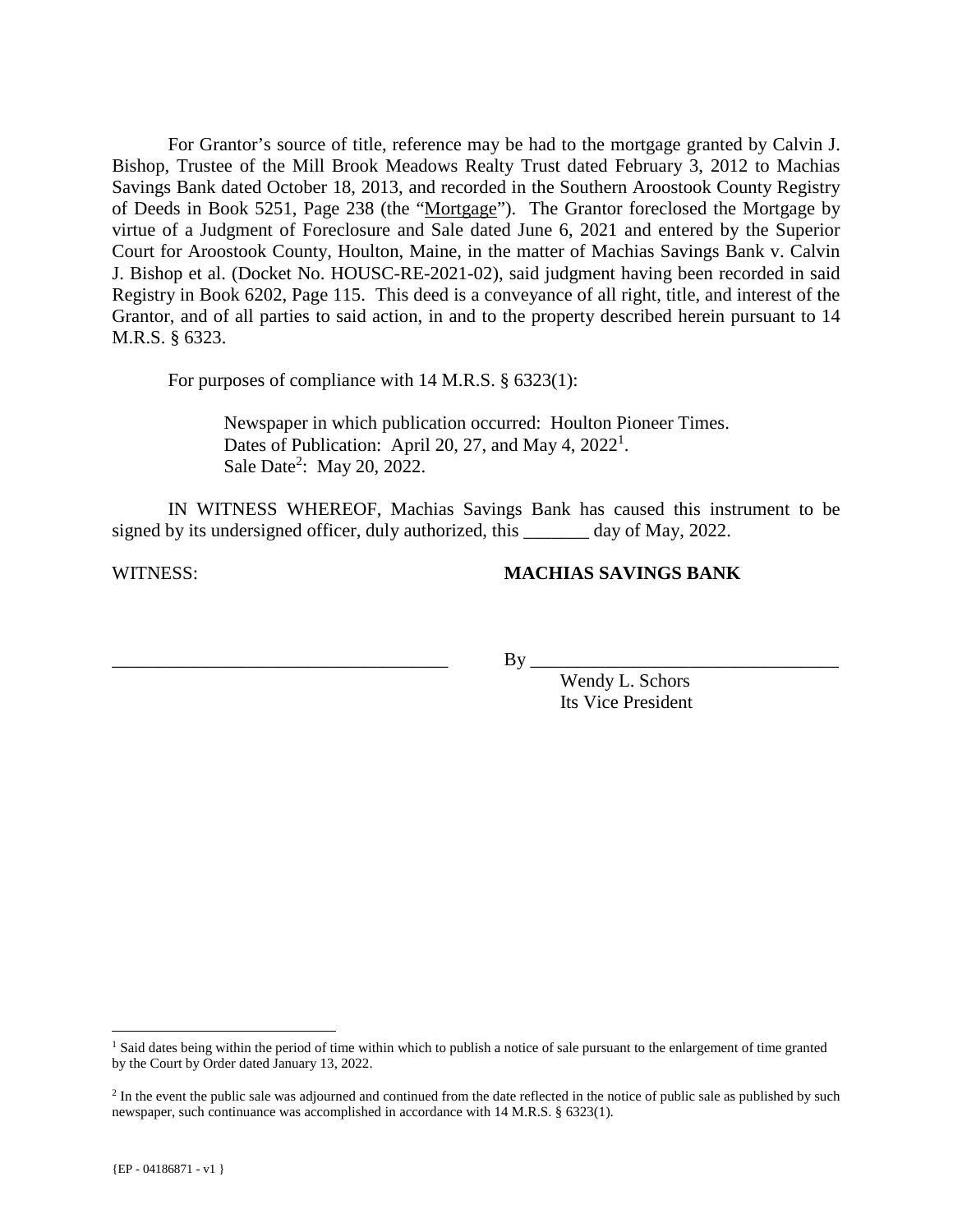State of Maine Washington, ss. May 2022

 Personally appeared the above-named Wendy L. Schors, Vice President of Machias Savings Bank, and acknowledged before me the foregoing instrument to be her free act and deed in her said capacity and the free act and deed of Machias Savings Bank.

 $\overline{\phantom{a}}$  , which is a set of the set of the set of the set of the set of the set of the set of the set of the set of the set of the set of the set of the set of the set of the set of the set of the set of the set of th

 $\overline{\phantom{a}}$  , which is a set of the set of the set of the set of the set of the set of the set of the set of the set of the set of the set of the set of the set of the set of the set of the set of the set of the set of th

Notary Public/Attorney-at-Law

Print or type name as signed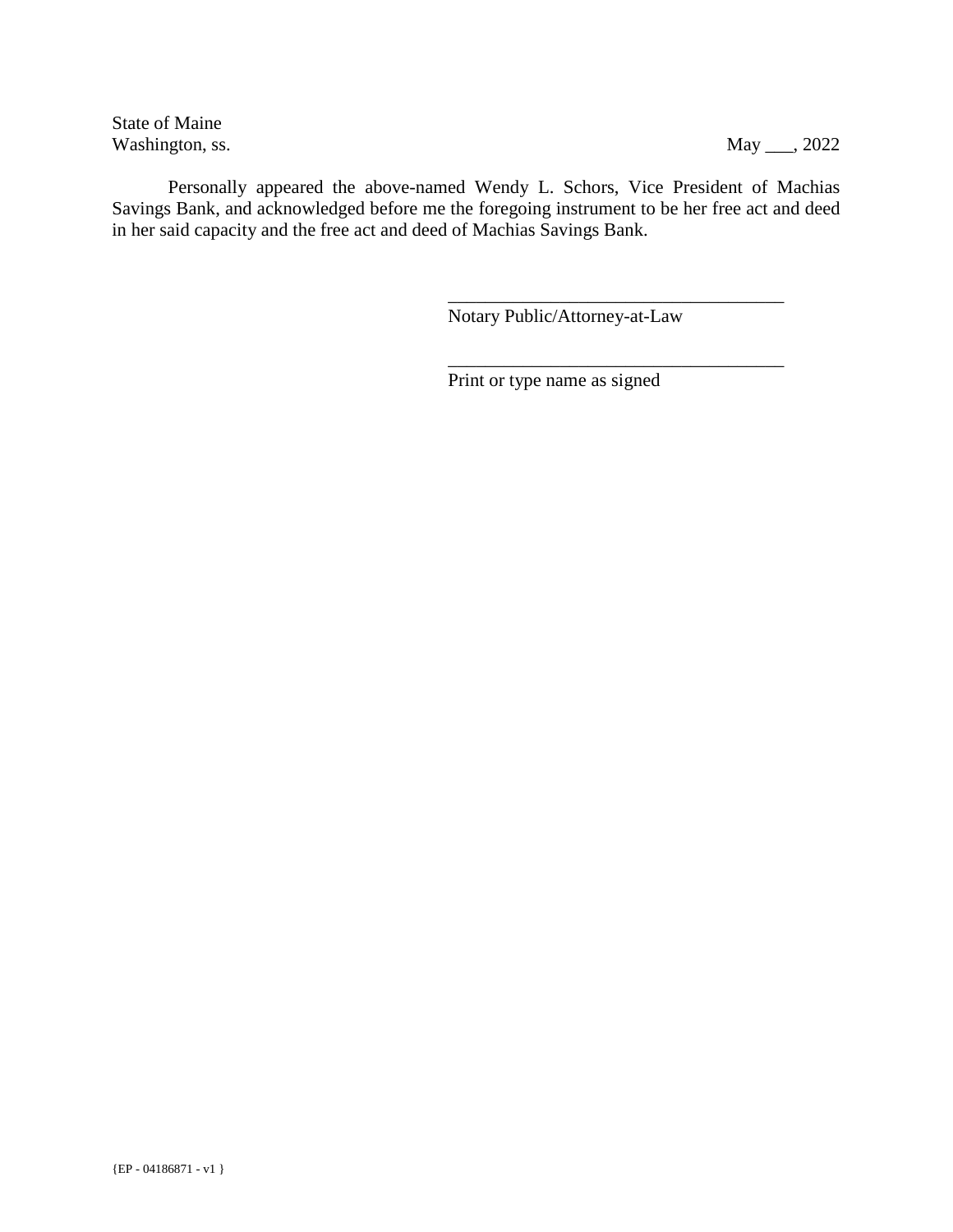#### **NOTICE OF PUBLIC SALE** 14 M.R.S. § 6323

 Notice is hereby given that in accordance with a Judgment of Foreclosure and Sale dated June 6, 2021 which judgment was entered on June 10, 2021, by the Superior Court for Aroostook County, Houlton, Maine, in an action brought by **Machias Savings Bank** against **Calvin J. Bishop et al.**, Docket No. HOUSC-RE-2021-02, and wherein the Court adjudged a foreclosure of a Mortgage Deed granted by Calvin J. Bishop, Trustee of the Mill Brook Meadows Realty Trust, dated October 18, 2013, and recorded in the Southern Aroostook County Registry of Deeds in Book 5251, Page 238, the period of redemption from said judgment having expired, all of the following described property will be sold at a public sale at 1:00 p.m. on May 20, 2022, at 309 French Road in Ludlow, Maine, The property to be sold is further described on the Town of Ludlow Tax Maps at Map 6, Lot 1A, together with and subject to the rights, covenants, easements, and encumbrances affecting the property. Reference should be had to said mortgage deed for a more complete legal description of the property to be conveyed.

#### **TERMS OF SALE**

THE PROPERTY HEREINABOVE DESCRIBED IS BEING SOLD ON AN "AS IS" "WHERE IS" BASIS, WITHOUT ANY WARRANTY WHATSOEVER AS TO THE CONDITION, FITNESS, SIZE, OR LOCATION OF THE PROPERTY OR THE STATE OF TITLE TO THE PROPERTY.

The bidder to whom the property is sold must, at the time and place of sale, make a deposit of Five Thousand Dollars (\$5,000.00) by cash or certified check, and must sign a Purchase and Sale Agreement with Machias Savings Bank, which agreement shall provide in part (i) that the purchaser will be responsible for all real estate and/or personal property taxes and other municipal charges attributable to the respective property unpaid and in arrears and for all subsequent tax years as assessed by the Town of Ludlow, and (ii) that a closing of the sale shall be held within thirty (30) days of the public sale where the remaining balance of the purchase price will be paid in cash or certified funds. The conveyance will be by Release Deed. Machias Savings Bank expressly reserves the right to bid, to modify the terms of the sale set forth above, to add additional terms as it so wishes, and to authorize the mortgagor to sell the property prior to the sale date. All other terms and conditions of sale, including any modification or additions to the terms set forth above, will be announced by the auctioneer at the time of the sale.

For further information, contact Central Maine Auction Center, 44 Concord Road, Hermon, Maine 04401 ■ (207) 848-7027 ■ www.cmauctioncenter.com.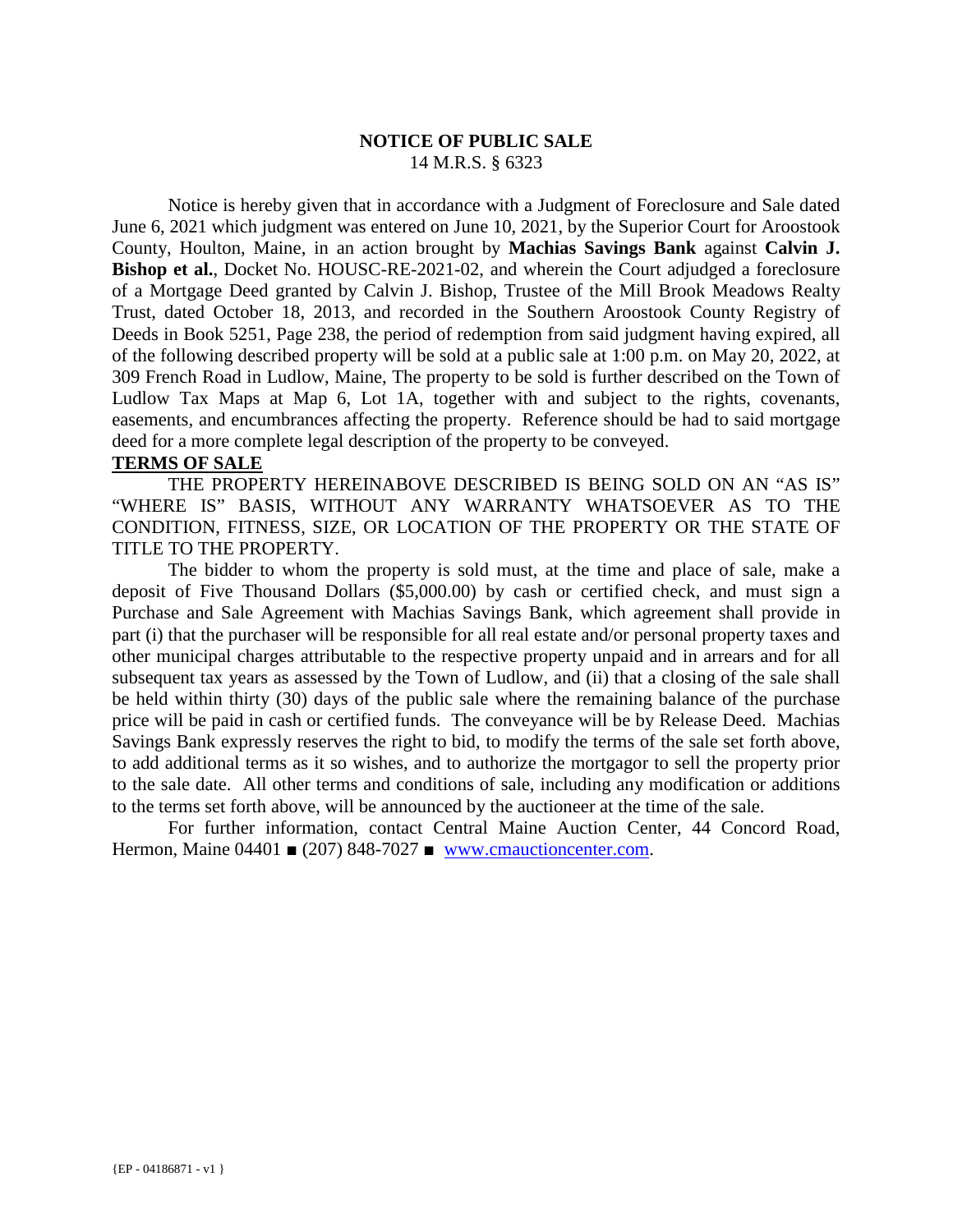|               |              | TOTAL<br><b>AALUE</b><br><b>TAND</b> | TOTAL VALUE BUILDINGS | TOTAL VALUE LAND     |                     |                      |                |               | <b>FRONTAGE</b><br>DEPTH | <b>TOTAL ACREAGE</b>     | <b>BASE</b>  | WASTE LAND               | <b>HARDWOOD</b> |                                   | <b>CLASSIFICATION</b><br>SOFTWOOD<br>MXED WOOD |                                     | TOTAL VALUE LAND & BUILDINGS | <b>TOTAL VALUE BUILDINGS</b>                                      | TOTAL VALUE LAND     |                 |                 |                      |                  | <b>FRONTAGE</b><br>DEPTH    | <b>TOTAL ACREAGE</b> |                      | BASE<br><b>WASTE LAND</b> | <b>GNY10DOM</b>          | PASTURE      | <b>TILIABLE</b>                 | CLASSIFICATION              |                                     |  |         | Wendy 2012 and<br>PUSSERSE STEP |  |                                                                                                                                      |                                         |                     | PARCEL NO.    |
|---------------|--------------|--------------------------------------|-----------------------|----------------------|---------------------|----------------------|----------------|---------------|--------------------------|--------------------------|--------------|--------------------------|-----------------|-----------------------------------|------------------------------------------------|-------------------------------------|------------------------------|-------------------------------------------------------------------|----------------------|-----------------|-----------------|----------------------|------------------|-----------------------------|----------------------|----------------------|---------------------------|--------------------------|--------------|---------------------------------|-----------------------------|-------------------------------------|--|---------|---------------------------------|--|--------------------------------------------------------------------------------------------------------------------------------------|-----------------------------------------|---------------------|---------------|
|               |              | <b>E BUILDINGS</b>                   |                       |                      |                     |                      |                |               |                          |                          |              |                          |                 |                                   | NO. OF ACRES                                   |                                     |                              |                                                                   |                      |                 |                 |                      |                  | 闢                           |                      |                      |                           |                          |              |                                 | NO. OF ACRES                |                                     |  |         |                                 |  | $\overline{\phantom{a}}$                                                                                                             |                                         | لىر                 | $\ell$        |
|               |              |                                      |                       |                      |                     |                      |                |               | <b>FACTOR</b>            |                          |              |                          |                 |                                   |                                                |                                     |                              |                                                                   |                      |                 |                 |                      |                  | <b>DEFIRE</b><br>PACIOR     | Q                    | $\mathbf{c}$         |                           | 3.52                     |              |                                 |                             |                                     |  |         |                                 |  |                                                                                                                                      |                                         |                     |               |
|               |              |                                      |                       |                      |                     |                      |                |               | FRONT FT.<br>PRICE       |                          |              |                          |                 |                                   | <b>EATE</b>                                    |                                     |                              |                                                                   |                      |                 |                 |                      |                  | FRONT FT.                   |                      |                      |                           |                          |              |                                 | <b>RATE <math>75</math></b> |                                     |  |         |                                 |  |                                                                                                                                      |                                         |                     |               |
|               |              |                                      |                       |                      |                     |                      |                |               |                          |                          |              |                          |                 |                                   | TOTAL                                          | LAND VALUE COMPUTATIONS AND SUMMARY | ما<br>000 P                  | $\frac{\partial \phi}{\partial \varphi}$                          | 0 PP 7               |                 |                 |                      |                  |                             |                      | 12500                |                           | $rac{200}{2}$            |              |                                 | <b>TOTAL</b>                | LAND VALUE COMPUTATIONS AND SUMMARY |  | RESOLAR |                                 |  |                                                                                                                                      |                                         |                     | CARD NO.      |
|               |              |                                      |                       |                      |                     |                      |                |               |                          |                          |              |                          |                 |                                   |                                                |                                     | 5500                         | 1<br>$\overline{\frac{\partial \mathbf{v}}{\partial \mathbf{v}}}$ | r,<br>o<br>O         | J               |                 |                      |                  |                             |                      | 2500                 |                           | $\frac{1}{2}$            |              |                                 |                             |                                     |  |         |                                 |  |                                                                                                                                      |                                         |                     |               |
|               |              |                                      |                       |                      |                     |                      |                |               |                          |                          |              |                          |                 |                                   |                                                |                                     |                              |                                                                   |                      |                 |                 |                      |                  |                             |                      |                      |                           |                          |              |                                 |                             |                                     |  |         |                                 |  |                                                                                                                                      | マニニス                                    |                     |               |
| <b>PARKER</b> |              |                                      | 20                    |                      |                     | 20                   |                | 20            |                          |                          |              |                          |                 |                                   |                                                |                                     |                              |                                                                   |                      |                 |                 |                      |                  |                             |                      |                      |                           |                          |              |                                 |                             |                                     |  |         |                                 |  | Muchici<br>الزبون                                                                                                                    |                                         |                     | PROPERTY      |
| APPRAISAL CO. | <b>IAIOT</b> | <b>BLDGS.</b>                        | <b>GNYT</b>           | <b>IAIOT</b>         | 810GS.              | $\sqrt{\frac{2}{5}}$ | TVIOI          | <b>BLDGS.</b> | <b>CARD</b>              |                          |              | INSPECTION WITHESSED BY: |                 |                                   |                                                |                                     |                              |                                                                   |                      |                 |                 |                      |                  |                             |                      |                      |                           |                          |              | TION.<br>12<br>б,<br>L          | PERMIT NO                   | <b>Induction</b>                    |  |         |                                 |  | $\sum_{i=1}^{n}$<br>$\mathcal{F}_{i+1}$                                                                                              | Ķ<br>$R_{\mathcal{C}}$<br>$\frac{1}{2}$ | RECORD OF OWNERSHIP | ASSESSMENT RI |
|               |              | 20                                   |                       |                      |                     | 20                   |                | 20            |                          |                          |              |                          |                 |                                   |                                                |                                     |                              |                                                                   |                      |                 |                 |                      |                  |                             |                      |                      |                           |                          |              | $\frac{\partial}{\partial t}$   | EST. COST                   |                                     |  |         |                                 |  |                                                                                                                                      | ĉ.                                      |                     | <b>ECORD</b>  |
|               | TOTAL        | <b>BLDGS.</b>                        |                       | <b>LAND</b><br>IVIOL | 810GS.              | <b>TAND</b>          | $\overline{m}$ | <b>BLDGS.</b> | <b>GNYT</b>              |                          |              |                          |                 |                                   |                                                |                                     |                              |                                                                   | i de la              |                 |                 |                      |                  |                             |                      | <b>MEMORANDA</b>     |                           |                          |              |                                 |                             | NG PERMIT RECORD                    |  |         |                                 |  | es,                                                                                                                                  |                                         |                     |               |
|               |              |                                      |                       |                      |                     |                      |                |               |                          |                          |              |                          |                 |                                   |                                                |                                     |                              |                                                                   |                      |                 |                 |                      |                  |                             |                      |                      |                           |                          |              |                                 | <b>DATE</b>                 |                                     |  |         |                                 |  | てん                                                                                                                                   |                                         |                     |               |
|               | <b>IAIOT</b> | 20<br>810GS.                         | <b>CAND</b>           | <b>IAIO1</b>         | 20<br><b>BLDGS.</b> | <b>GNYT</b>          | <b>TATAL</b>   | 20<br>80018   | GNY <sub>1</sub>         | <b>ASSESSMENT RECORD</b> |              | 810G.                    | <b>CAND</b>     | <b>NET RENT</b><br><b>EXPENSE</b> | RENT                                           |                                     | LAND COST<br>BLDG. COST      |                                                                   |                      | <b>SIDEWAIK</b> | $\frac{1}{2}$   |                      | <b>PAVED</b>     |                             |                      | SWAMPY               | <b>SOLLING</b>            | $\overline{\phantom{a}}$ | $rac{1}{2}$  | <b>LEVEL</b>                    |                             |                                     |  |         |                                 |  | $\mathcal{D}% _{M_{1},M_{2}}^{\alpha,\beta}(\varepsilon)$<br>$\infty$<br>$\ddot{\circ}$<br>$\overline{\nu}$<br>$\tilde{\mathcal{C}}$ |                                         | <b>DATE</b>         |               |
|               |              |                                      |                       |                      |                     |                      |                |               |                          |                          |              |                          |                 |                                   |                                                |                                     |                              |                                                                   |                      |                 |                 | <b>SEMI-IMPROVED</b> |                  | 当型                          |                      |                      |                           |                          |              |                                 | <b>TOPOGRAPHY</b>           |                                     |  |         |                                 |  | ς<br>$rac{5}{2}$<br>þ.                                                                                                               | $\frac{8}{2}$                           |                     |               |
|               |              |                                      |                       |                      |                     |                      |                |               |                          |                          | <b>TOTAL</b> |                          |                 |                                   |                                                |                                     |                              |                                                                   |                      |                 |                 |                      |                  |                             |                      |                      |                           |                          |              |                                 |                             |                                     |  |         |                                 |  | $\overline{C}$                                                                                                                       |                                         |                     |               |
|               | <b>IAI</b>   | BLDGS.                               | 20<br><b>GNYT</b>     | <b>TATAL</b>         | 8002                | 20<br><b>SHYT</b>    | TOTAL          | 20<br>5003    | $\sum_{i=1}^{n}$         |                          |              | $\circledcirc$           | ۱Đ              |                                   |                                                |                                     |                              |                                                                   | PROPERTY INFORMATION | <b>BLIGHTED</b> | <b>DECINING</b> | STATIC               | <b>TAPROVING</b> |                             |                      | <b>ALL UTILITIES</b> | <b>ELECTRICITY</b>        | <b>GAS</b>               | SEWER        | <b>WATER</b>                    |                             | <b>PROPERTY FACTORS</b>             |  |         |                                 |  | $\circ$                                                                                                                              |                                         | <b>PAGE</b>         |               |
|               |              |                                      |                       |                      |                     |                      |                |               |                          |                          |              | % equals                 | % equals        |                                   |                                                |                                     |                              |                                                                   |                      |                 |                 |                      |                  | <b>TREND</b><br>OF DISTRICT |                      |                      |                           |                          | <b>COTLE</b> | ž.<br>$\widetilde{\mathcal{C}}$ | <b>IMPROVEMENTS</b>         |                                     |  |         |                                 |  |                                                                                                                                      | <b>AMOUNT</b>                           |                     |               |
|               |              |                                      |                       |                      |                     |                      |                |               |                          |                          |              |                          |                 |                                   |                                                |                                     |                              |                                                                   |                      |                 |                 |                      |                  |                             |                      |                      |                           |                          |              |                                 |                             |                                     |  |         |                                 |  |                                                                                                                                      |                                         |                     |               |

l,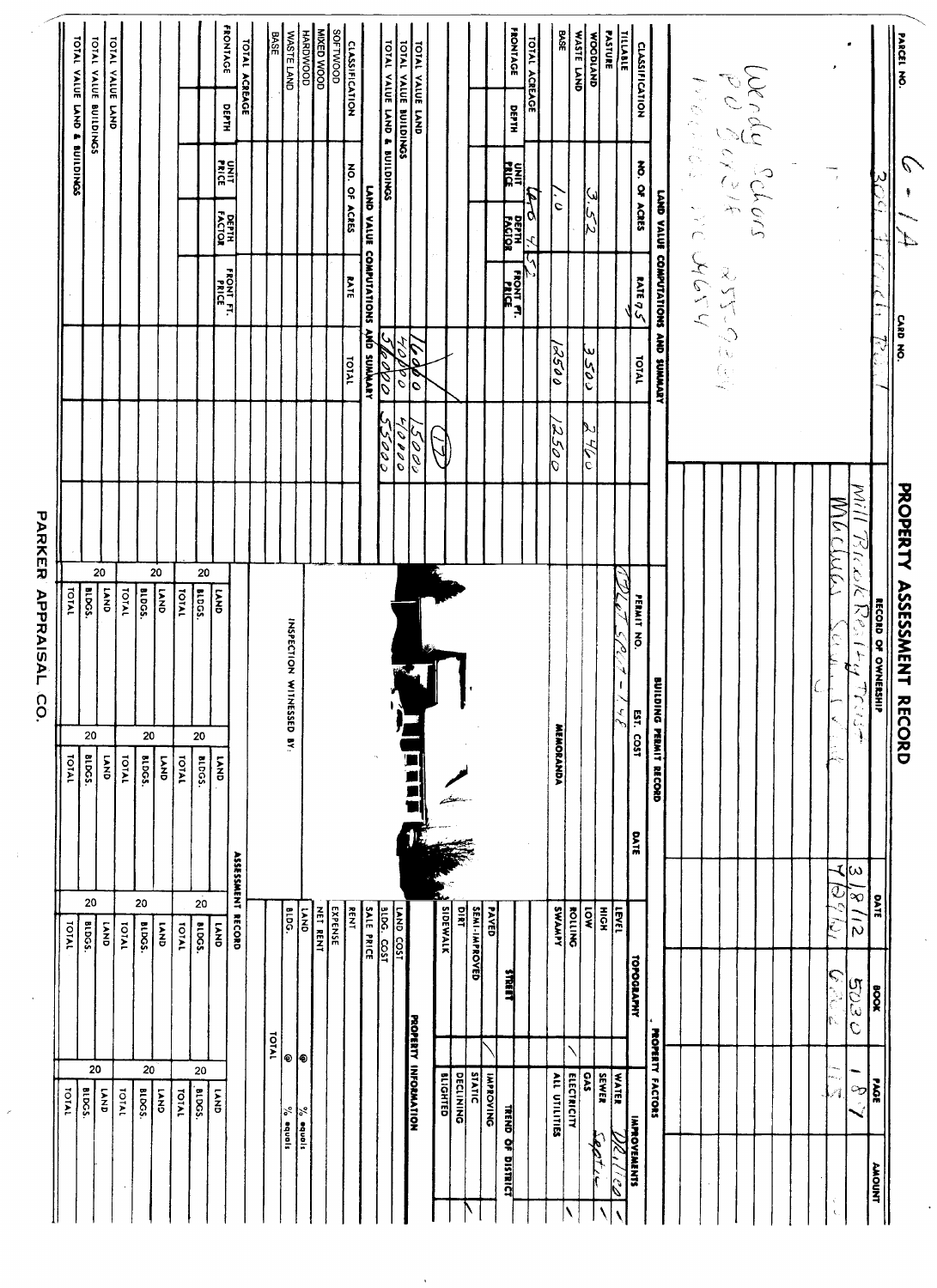| VAC. LOT DWELLING COMM.<br>NO HEAT 2ND ONLY<br>NO HEAT<br>z<br>А<br>FLOOR/WALL FURNACE<br>HW/STEAM 88 RAD<br>WARM AIRCOG<br>SLATE/TILE/METAL<br>SHINGLES AST ASB/WOOD<br>AR CON./ELBC.<br>SHINGLE ASPH/ASB/WOOD<br>BEVEL/DROP/ALUM/WOR<br><b>GB/STUCCO/BRICK VENEER/STONE</b><br>$\frac{1}{2}$<br>aus/accessives<br>MASONITE/TI-II<br>PLATE GLASS - AL/WD<br>HARD WOOD<br>CONC/DIRT<br>闫<br>PANELING<br>≶<br>≯<br><b>UNFINISHED</b><br>REACTER RECEIP<br>101515<br>Æ<br>OTHER<br>PLUMBING<br><b>FIBERBOARD</b><br>BASEMENT<br>HEAT<br>KITCHEN<br>COLOR BUILDING<br><b>CRAWL</b><br>UNFIN.<br>REMODELING<br>EXTERIOR WALLS<br>w<br>$\ddot{\phantom{0}}$<br>598<br>INTERIOR FINISH<br><b>FOUNDATION</b><br>OCCUPANCY<br><b>BASEMENT</b><br><b>HEATING</b><br><b>FLOORS</b><br>ATTIC<br><b>ROOF</b><br>$\omega$<br>س<br>r.<br>$\lesssim$<br>Ĉ<br>œ<br>œ<br><b>DATA</b><br>$\omega$<br>۰<br>٠<br>头<br>沭<br>┙<br>へタプン<br>-<br><b>CONC</b><br>N<br>Z,<br>OTHER<br>ż<br>u<br><b>Un</b><br>ក្ក<br>름<br>$\boldsymbol{\omega}$<br>$\pmb{\omega}$<br>ò<br>$\blacktriangleright$<br>$\blacktriangleright$<br><b>STANDARD</b><br><b>SINK/LAVATORY/SS</b><br><b>BATHROOM</b><br>WATER CLOSET/URINAL<br><b>TOILET ROOM</b><br>BSMT. RR/APT.<br>PART MASONRY WALLS<br>BUILT-IN RANGE/DW/DISP<br>BSMT. GAR 1 2<br>FIREPLACE (INGEADE)<br><b>DO PLUMBING</b><br>$\frac{1}{2}$<br><b>DWELLING COMPUTATIONS</b><br><b>MODERN KITCHEN</b><br>$\overline{5}$<br><b>NIERIOR BETTER</b><br>TOTAL ROOMS 5 FAMILY ROOMS<br><b>EXTERIOR BETTER</b><br>BASEMENT<br><b>HEATING</b><br>ATTIC<br>PLUMBING<br><b>INTERIOR FINISH</b><br>ADD. & PORCHES<br><b>GRADE</b><br>$\sim$ 8.0<br><b>TOTAL</b><br><b>IATOT</b><br>TOTAL<br>$\frac{1}{2}$<br>REPL.<br>1624<br>$\sqrt{2\sin\theta}$<br>LIVING ACCOMMODATIONS<br><b>COST</b><br><b>FACTOR</b><br><b>OTHER FEATURES</b><br>PLUMBING<br>$\frac{1}{2}$<br>$\ddagger$<br>C<br>99990<br>$\overline{5}$<br>O<br>6300<br>$\frac{5}{2}$<br>Ş<br>l 3<br>N<br>$\mathcal{E}_{\mathcal{O}}$<br>Ł<br>$\sigma$<br>$\overline{\phantom{a}}$<br>$\mathcal{O}$<br>i c<br>$\circ$<br>1 FRAME<br>$\begin{array}{c} 2 \text{ BRICX} \\ 3 \text{ GLAS} \\ 4 \text{ CB} \\ 6 \text{ B} \end{array}$<br>PERIM. AREA RATIO<br>EXTERIOR<br><b>BASEMENT SIZE</b><br>AVG. UNIT SIZE<br>뵑<br>NO. OF UNITS<br>PERIMETER<br>$\frac{1}{2}$<br>SCHEDULE<br>EXTERIOR WALLS<br><b>IVIOL 80S</b><br><b>BASE</b> PRICE<br>SURPLUS CAP<br>HTG/AIR CON.<br><b>TGHTING</b><br>OVERBUILT<br><b>BLIGHTED AREA</b><br>REPLACEMENT COST<br><b>MAQDE.</b><br><b>SUB TOTAL</b><br>SPRINKIER<br>AREA CUBED<br><b>SF/CF PRICE</b><br><b>INTERIOR FINISH</b><br><b>PARTITIONS</b><br>GRADE FACTOR<br>TOTAL BASE<br><b>ADDITIONS</b><br>GARAGE<br><b>RARK</b><br><b>SHED</b><br>DWELLING<br>COMMERCIAL BUILDING<br>LISTED<br><b>SECOND</b><br>FIRST<br><b>BASEMENT</b><br>대학<br>FUNCTIONAL DEPRECIATION FACTORS<br>WALL CODES<br>교<br>COMMERCIAL COMPUTATIONS<br>S<br>SITUS<br>TITLE<br>TITLE<br>SITUSCO<br>STRUCTURAL<br>ENCROACHMENTS<br>COMM. LOCATION OBSOLESCENCE<br>$\mathbf{r}$<br><b>BUILDING</b><br>ğ<br>DATE<br>$\leq$<br>9 CONCRETE<br>10 ENAM. STL.<br>ECONOMIC<br>$\boldsymbol{\xi}$<br>×<br>Ÿ.<br>CONSTRUCTION<br>113-960<br><b>RECORI</b><br>ر<br>ح<br>こ<br>CONTEMPORARY<br>o<br>z<br>Q<br>€<br>4325<br><b>P2YPD</b><br>31ZE<br>74<br>J<br>SONIGITING SO YRAMICS<br><b>SPLIT LEVEL</b><br>RATE<br>$\mathcal{E}$<br>メム<br>0<br>GMDE<br>$\frac{1}{2}$<br>32<br><b>BANCH (R)</b><br>تر<br>ERECTED CONDITION REPLACEMENT COST<br>c<br>J<br>MEMORANDA<br>u)<br>U<br><b>RETCH</b><br>n<br><b>SAPE</b><br>Ź,<br>TOTAL VALUE ALL BUILDINGS<br>$\frac{1}{2}$<br><b>TOTAL CARDS</b><br>I Skek<br>Skek<br>$\boldsymbol{\phi}$<br><b>COLONIAL</b><br><sub>ን</sub> '<br>ŕ<br>8S<br>S<br>g<br>G<br>(228)<br>∾<br>$\tilde{\mathbf{r}}$<br>¢<br>24<br>뢻<br>55/20<br>2g<br><b>DEPR.</b><br>$\widetilde{\mathcal{S}}$<br><b>CONVENTIONAL</b><br>سا<br>9<br>P<br>$\omega$<br>ري<br>ه<br><b>TRUE VALUE</b><br>m<br>000L<br>$\widetilde{\mathcal{L}}$<br>$\frac{\delta}{\delta}$<br>¥<br>÷ | <b>PARTIC RESPONSE IN A FAILURE CONSTRUCTION: A-FXC: P-GOOD: C-AXERAGE: POHEAPT: P-AFT: P-FLAT: CALLAD</b> | ₹<br>8 | 2-GOD, 3-AYERAGE, 4-FAIR, 5-POOR<br>999<br>$\frac{c}{2}$ | CONDITION: 1-mXCELLEXIT. |
|--------------------------------------------------------------------------------------------------------------------------------------------------------------------------------------------------------------------------------------------------------------------------------------------------------------------------------------------------------------------------------------------------------------------------------------------------------------------------------------------------------------------------------------------------------------------------------------------------------------------------------------------------------------------------------------------------------------------------------------------------------------------------------------------------------------------------------------------------------------------------------------------------------------------------------------------------------------------------------------------------------------------------------------------------------------------------------------------------------------------------------------------------------------------------------------------------------------------------------------------------------------------------------------------------------------------------------------------------------------------------------------------------------------------------------------------------------------------------------------------------------------------------------------------------------------------------------------------------------------------------------------------------------------------------------------------------------------------------------------------------------------------------------------------------------------------------------------------------------------------------------------------------------------------------------------------------------------------------------------------------------------------------------------------------------------------------------------------------------------------------------------------------------------------------------------------------------------------------------------------------------------------------------------------------------------------------------------------------------------------------------------------------------------------------------------------------------------------------------------------------------------------------------------------------------------------------------------------------------------------------------------------------------------------------------------------------------------------------------------------------------------------------------------------------------------------------------------------------------------------------------------------------------------------------------------------------------------------------------------------------------------------------------------------------------------------------------------------------------------------------------------------------------------------------------------------------------------------------------------------------------------------------------------------------------------------------------------------------------------------------------------------------------------------------------------------------------------------------------------------------------------------------------------------------------------------------------------------------------------------------------------------------------------------------------------------------------------------------------------------------------------------------------------------------------------------------------------------------------------------------------------------------------------------------------------------------------------------------------------------------------------------------------------------------------|------------------------------------------------------------------------------------------------------------|--------|----------------------------------------------------------|--------------------------|
|                                                                                                                                                                                                                                                                                                                                                                                                                                                                                                                                                                                                                                                                                                                                                                                                                                                                                                                                                                                                                                                                                                                                                                                                                                                                                                                                                                                                                                                                                                                                                                                                                                                                                                                                                                                                                                                                                                                                                                                                                                                                                                                                                                                                                                                                                                                                                                                                                                                                                                                                                                                                                                                                                                                                                                                                                                                                                                                                                                                                                                                                                                                                                                                                                                                                                                                                                                                                                                                                                                                                                                                                                                                                                                                                                                                                                                                                                                                                                                                                                                                        |                                                                                                            |        |                                                          |                          |
|                                                                                                                                                                                                                                                                                                                                                                                                                                                                                                                                                                                                                                                                                                                                                                                                                                                                                                                                                                                                                                                                                                                                                                                                                                                                                                                                                                                                                                                                                                                                                                                                                                                                                                                                                                                                                                                                                                                                                                                                                                                                                                                                                                                                                                                                                                                                                                                                                                                                                                                                                                                                                                                                                                                                                                                                                                                                                                                                                                                                                                                                                                                                                                                                                                                                                                                                                                                                                                                                                                                                                                                                                                                                                                                                                                                                                                                                                                                                                                                                                                                        |                                                                                                            |        |                                                          |                          |
|                                                                                                                                                                                                                                                                                                                                                                                                                                                                                                                                                                                                                                                                                                                                                                                                                                                                                                                                                                                                                                                                                                                                                                                                                                                                                                                                                                                                                                                                                                                                                                                                                                                                                                                                                                                                                                                                                                                                                                                                                                                                                                                                                                                                                                                                                                                                                                                                                                                                                                                                                                                                                                                                                                                                                                                                                                                                                                                                                                                                                                                                                                                                                                                                                                                                                                                                                                                                                                                                                                                                                                                                                                                                                                                                                                                                                                                                                                                                                                                                                                                        |                                                                                                            |        |                                                          |                          |
|                                                                                                                                                                                                                                                                                                                                                                                                                                                                                                                                                                                                                                                                                                                                                                                                                                                                                                                                                                                                                                                                                                                                                                                                                                                                                                                                                                                                                                                                                                                                                                                                                                                                                                                                                                                                                                                                                                                                                                                                                                                                                                                                                                                                                                                                                                                                                                                                                                                                                                                                                                                                                                                                                                                                                                                                                                                                                                                                                                                                                                                                                                                                                                                                                                                                                                                                                                                                                                                                                                                                                                                                                                                                                                                                                                                                                                                                                                                                                                                                                                                        |                                                                                                            |        |                                                          |                          |
|                                                                                                                                                                                                                                                                                                                                                                                                                                                                                                                                                                                                                                                                                                                                                                                                                                                                                                                                                                                                                                                                                                                                                                                                                                                                                                                                                                                                                                                                                                                                                                                                                                                                                                                                                                                                                                                                                                                                                                                                                                                                                                                                                                                                                                                                                                                                                                                                                                                                                                                                                                                                                                                                                                                                                                                                                                                                                                                                                                                                                                                                                                                                                                                                                                                                                                                                                                                                                                                                                                                                                                                                                                                                                                                                                                                                                                                                                                                                                                                                                                                        |                                                                                                            |        |                                                          |                          |
|                                                                                                                                                                                                                                                                                                                                                                                                                                                                                                                                                                                                                                                                                                                                                                                                                                                                                                                                                                                                                                                                                                                                                                                                                                                                                                                                                                                                                                                                                                                                                                                                                                                                                                                                                                                                                                                                                                                                                                                                                                                                                                                                                                                                                                                                                                                                                                                                                                                                                                                                                                                                                                                                                                                                                                                                                                                                                                                                                                                                                                                                                                                                                                                                                                                                                                                                                                                                                                                                                                                                                                                                                                                                                                                                                                                                                                                                                                                                                                                                                                                        |                                                                                                            |        |                                                          |                          |
|                                                                                                                                                                                                                                                                                                                                                                                                                                                                                                                                                                                                                                                                                                                                                                                                                                                                                                                                                                                                                                                                                                                                                                                                                                                                                                                                                                                                                                                                                                                                                                                                                                                                                                                                                                                                                                                                                                                                                                                                                                                                                                                                                                                                                                                                                                                                                                                                                                                                                                                                                                                                                                                                                                                                                                                                                                                                                                                                                                                                                                                                                                                                                                                                                                                                                                                                                                                                                                                                                                                                                                                                                                                                                                                                                                                                                                                                                                                                                                                                                                                        |                                                                                                            |        |                                                          |                          |
|                                                                                                                                                                                                                                                                                                                                                                                                                                                                                                                                                                                                                                                                                                                                                                                                                                                                                                                                                                                                                                                                                                                                                                                                                                                                                                                                                                                                                                                                                                                                                                                                                                                                                                                                                                                                                                                                                                                                                                                                                                                                                                                                                                                                                                                                                                                                                                                                                                                                                                                                                                                                                                                                                                                                                                                                                                                                                                                                                                                                                                                                                                                                                                                                                                                                                                                                                                                                                                                                                                                                                                                                                                                                                                                                                                                                                                                                                                                                                                                                                                                        |                                                                                                            |        |                                                          |                          |
|                                                                                                                                                                                                                                                                                                                                                                                                                                                                                                                                                                                                                                                                                                                                                                                                                                                                                                                                                                                                                                                                                                                                                                                                                                                                                                                                                                                                                                                                                                                                                                                                                                                                                                                                                                                                                                                                                                                                                                                                                                                                                                                                                                                                                                                                                                                                                                                                                                                                                                                                                                                                                                                                                                                                                                                                                                                                                                                                                                                                                                                                                                                                                                                                                                                                                                                                                                                                                                                                                                                                                                                                                                                                                                                                                                                                                                                                                                                                                                                                                                                        |                                                                                                            |        |                                                          |                          |
|                                                                                                                                                                                                                                                                                                                                                                                                                                                                                                                                                                                                                                                                                                                                                                                                                                                                                                                                                                                                                                                                                                                                                                                                                                                                                                                                                                                                                                                                                                                                                                                                                                                                                                                                                                                                                                                                                                                                                                                                                                                                                                                                                                                                                                                                                                                                                                                                                                                                                                                                                                                                                                                                                                                                                                                                                                                                                                                                                                                                                                                                                                                                                                                                                                                                                                                                                                                                                                                                                                                                                                                                                                                                                                                                                                                                                                                                                                                                                                                                                                                        |                                                                                                            |        |                                                          |                          |
|                                                                                                                                                                                                                                                                                                                                                                                                                                                                                                                                                                                                                                                                                                                                                                                                                                                                                                                                                                                                                                                                                                                                                                                                                                                                                                                                                                                                                                                                                                                                                                                                                                                                                                                                                                                                                                                                                                                                                                                                                                                                                                                                                                                                                                                                                                                                                                                                                                                                                                                                                                                                                                                                                                                                                                                                                                                                                                                                                                                                                                                                                                                                                                                                                                                                                                                                                                                                                                                                                                                                                                                                                                                                                                                                                                                                                                                                                                                                                                                                                                                        |                                                                                                            |        |                                                          |                          |
|                                                                                                                                                                                                                                                                                                                                                                                                                                                                                                                                                                                                                                                                                                                                                                                                                                                                                                                                                                                                                                                                                                                                                                                                                                                                                                                                                                                                                                                                                                                                                                                                                                                                                                                                                                                                                                                                                                                                                                                                                                                                                                                                                                                                                                                                                                                                                                                                                                                                                                                                                                                                                                                                                                                                                                                                                                                                                                                                                                                                                                                                                                                                                                                                                                                                                                                                                                                                                                                                                                                                                                                                                                                                                                                                                                                                                                                                                                                                                                                                                                                        |                                                                                                            |        |                                                          |                          |
|                                                                                                                                                                                                                                                                                                                                                                                                                                                                                                                                                                                                                                                                                                                                                                                                                                                                                                                                                                                                                                                                                                                                                                                                                                                                                                                                                                                                                                                                                                                                                                                                                                                                                                                                                                                                                                                                                                                                                                                                                                                                                                                                                                                                                                                                                                                                                                                                                                                                                                                                                                                                                                                                                                                                                                                                                                                                                                                                                                                                                                                                                                                                                                                                                                                                                                                                                                                                                                                                                                                                                                                                                                                                                                                                                                                                                                                                                                                                                                                                                                                        |                                                                                                            |        |                                                          |                          |
|                                                                                                                                                                                                                                                                                                                                                                                                                                                                                                                                                                                                                                                                                                                                                                                                                                                                                                                                                                                                                                                                                                                                                                                                                                                                                                                                                                                                                                                                                                                                                                                                                                                                                                                                                                                                                                                                                                                                                                                                                                                                                                                                                                                                                                                                                                                                                                                                                                                                                                                                                                                                                                                                                                                                                                                                                                                                                                                                                                                                                                                                                                                                                                                                                                                                                                                                                                                                                                                                                                                                                                                                                                                                                                                                                                                                                                                                                                                                                                                                                                                        |                                                                                                            |        |                                                          |                          |
|                                                                                                                                                                                                                                                                                                                                                                                                                                                                                                                                                                                                                                                                                                                                                                                                                                                                                                                                                                                                                                                                                                                                                                                                                                                                                                                                                                                                                                                                                                                                                                                                                                                                                                                                                                                                                                                                                                                                                                                                                                                                                                                                                                                                                                                                                                                                                                                                                                                                                                                                                                                                                                                                                                                                                                                                                                                                                                                                                                                                                                                                                                                                                                                                                                                                                                                                                                                                                                                                                                                                                                                                                                                                                                                                                                                                                                                                                                                                                                                                                                                        |                                                                                                            |        |                                                          |                          |
|                                                                                                                                                                                                                                                                                                                                                                                                                                                                                                                                                                                                                                                                                                                                                                                                                                                                                                                                                                                                                                                                                                                                                                                                                                                                                                                                                                                                                                                                                                                                                                                                                                                                                                                                                                                                                                                                                                                                                                                                                                                                                                                                                                                                                                                                                                                                                                                                                                                                                                                                                                                                                                                                                                                                                                                                                                                                                                                                                                                                                                                                                                                                                                                                                                                                                                                                                                                                                                                                                                                                                                                                                                                                                                                                                                                                                                                                                                                                                                                                                                                        |                                                                                                            |        |                                                          |                          |
|                                                                                                                                                                                                                                                                                                                                                                                                                                                                                                                                                                                                                                                                                                                                                                                                                                                                                                                                                                                                                                                                                                                                                                                                                                                                                                                                                                                                                                                                                                                                                                                                                                                                                                                                                                                                                                                                                                                                                                                                                                                                                                                                                                                                                                                                                                                                                                                                                                                                                                                                                                                                                                                                                                                                                                                                                                                                                                                                                                                                                                                                                                                                                                                                                                                                                                                                                                                                                                                                                                                                                                                                                                                                                                                                                                                                                                                                                                                                                                                                                                                        |                                                                                                            |        |                                                          |                          |
|                                                                                                                                                                                                                                                                                                                                                                                                                                                                                                                                                                                                                                                                                                                                                                                                                                                                                                                                                                                                                                                                                                                                                                                                                                                                                                                                                                                                                                                                                                                                                                                                                                                                                                                                                                                                                                                                                                                                                                                                                                                                                                                                                                                                                                                                                                                                                                                                                                                                                                                                                                                                                                                                                                                                                                                                                                                                                                                                                                                                                                                                                                                                                                                                                                                                                                                                                                                                                                                                                                                                                                                                                                                                                                                                                                                                                                                                                                                                                                                                                                                        |                                                                                                            |        |                                                          |                          |
|                                                                                                                                                                                                                                                                                                                                                                                                                                                                                                                                                                                                                                                                                                                                                                                                                                                                                                                                                                                                                                                                                                                                                                                                                                                                                                                                                                                                                                                                                                                                                                                                                                                                                                                                                                                                                                                                                                                                                                                                                                                                                                                                                                                                                                                                                                                                                                                                                                                                                                                                                                                                                                                                                                                                                                                                                                                                                                                                                                                                                                                                                                                                                                                                                                                                                                                                                                                                                                                                                                                                                                                                                                                                                                                                                                                                                                                                                                                                                                                                                                                        |                                                                                                            |        |                                                          |                          |
|                                                                                                                                                                                                                                                                                                                                                                                                                                                                                                                                                                                                                                                                                                                                                                                                                                                                                                                                                                                                                                                                                                                                                                                                                                                                                                                                                                                                                                                                                                                                                                                                                                                                                                                                                                                                                                                                                                                                                                                                                                                                                                                                                                                                                                                                                                                                                                                                                                                                                                                                                                                                                                                                                                                                                                                                                                                                                                                                                                                                                                                                                                                                                                                                                                                                                                                                                                                                                                                                                                                                                                                                                                                                                                                                                                                                                                                                                                                                                                                                                                                        |                                                                                                            |        |                                                          |                          |
|                                                                                                                                                                                                                                                                                                                                                                                                                                                                                                                                                                                                                                                                                                                                                                                                                                                                                                                                                                                                                                                                                                                                                                                                                                                                                                                                                                                                                                                                                                                                                                                                                                                                                                                                                                                                                                                                                                                                                                                                                                                                                                                                                                                                                                                                                                                                                                                                                                                                                                                                                                                                                                                                                                                                                                                                                                                                                                                                                                                                                                                                                                                                                                                                                                                                                                                                                                                                                                                                                                                                                                                                                                                                                                                                                                                                                                                                                                                                                                                                                                                        |                                                                                                            |        |                                                          |                          |
|                                                                                                                                                                                                                                                                                                                                                                                                                                                                                                                                                                                                                                                                                                                                                                                                                                                                                                                                                                                                                                                                                                                                                                                                                                                                                                                                                                                                                                                                                                                                                                                                                                                                                                                                                                                                                                                                                                                                                                                                                                                                                                                                                                                                                                                                                                                                                                                                                                                                                                                                                                                                                                                                                                                                                                                                                                                                                                                                                                                                                                                                                                                                                                                                                                                                                                                                                                                                                                                                                                                                                                                                                                                                                                                                                                                                                                                                                                                                                                                                                                                        |                                                                                                            |        |                                                          |                          |
|                                                                                                                                                                                                                                                                                                                                                                                                                                                                                                                                                                                                                                                                                                                                                                                                                                                                                                                                                                                                                                                                                                                                                                                                                                                                                                                                                                                                                                                                                                                                                                                                                                                                                                                                                                                                                                                                                                                                                                                                                                                                                                                                                                                                                                                                                                                                                                                                                                                                                                                                                                                                                                                                                                                                                                                                                                                                                                                                                                                                                                                                                                                                                                                                                                                                                                                                                                                                                                                                                                                                                                                                                                                                                                                                                                                                                                                                                                                                                                                                                                                        |                                                                                                            |        |                                                          |                          |
|                                                                                                                                                                                                                                                                                                                                                                                                                                                                                                                                                                                                                                                                                                                                                                                                                                                                                                                                                                                                                                                                                                                                                                                                                                                                                                                                                                                                                                                                                                                                                                                                                                                                                                                                                                                                                                                                                                                                                                                                                                                                                                                                                                                                                                                                                                                                                                                                                                                                                                                                                                                                                                                                                                                                                                                                                                                                                                                                                                                                                                                                                                                                                                                                                                                                                                                                                                                                                                                                                                                                                                                                                                                                                                                                                                                                                                                                                                                                                                                                                                                        |                                                                                                            |        |                                                          |                          |
|                                                                                                                                                                                                                                                                                                                                                                                                                                                                                                                                                                                                                                                                                                                                                                                                                                                                                                                                                                                                                                                                                                                                                                                                                                                                                                                                                                                                                                                                                                                                                                                                                                                                                                                                                                                                                                                                                                                                                                                                                                                                                                                                                                                                                                                                                                                                                                                                                                                                                                                                                                                                                                                                                                                                                                                                                                                                                                                                                                                                                                                                                                                                                                                                                                                                                                                                                                                                                                                                                                                                                                                                                                                                                                                                                                                                                                                                                                                                                                                                                                                        |                                                                                                            |        |                                                          |                          |
|                                                                                                                                                                                                                                                                                                                                                                                                                                                                                                                                                                                                                                                                                                                                                                                                                                                                                                                                                                                                                                                                                                                                                                                                                                                                                                                                                                                                                                                                                                                                                                                                                                                                                                                                                                                                                                                                                                                                                                                                                                                                                                                                                                                                                                                                                                                                                                                                                                                                                                                                                                                                                                                                                                                                                                                                                                                                                                                                                                                                                                                                                                                                                                                                                                                                                                                                                                                                                                                                                                                                                                                                                                                                                                                                                                                                                                                                                                                                                                                                                                                        |                                                                                                            |        |                                                          |                          |
|                                                                                                                                                                                                                                                                                                                                                                                                                                                                                                                                                                                                                                                                                                                                                                                                                                                                                                                                                                                                                                                                                                                                                                                                                                                                                                                                                                                                                                                                                                                                                                                                                                                                                                                                                                                                                                                                                                                                                                                                                                                                                                                                                                                                                                                                                                                                                                                                                                                                                                                                                                                                                                                                                                                                                                                                                                                                                                                                                                                                                                                                                                                                                                                                                                                                                                                                                                                                                                                                                                                                                                                                                                                                                                                                                                                                                                                                                                                                                                                                                                                        |                                                                                                            |        |                                                          |                          |
|                                                                                                                                                                                                                                                                                                                                                                                                                                                                                                                                                                                                                                                                                                                                                                                                                                                                                                                                                                                                                                                                                                                                                                                                                                                                                                                                                                                                                                                                                                                                                                                                                                                                                                                                                                                                                                                                                                                                                                                                                                                                                                                                                                                                                                                                                                                                                                                                                                                                                                                                                                                                                                                                                                                                                                                                                                                                                                                                                                                                                                                                                                                                                                                                                                                                                                                                                                                                                                                                                                                                                                                                                                                                                                                                                                                                                                                                                                                                                                                                                                                        |                                                                                                            |        |                                                          |                          |
|                                                                                                                                                                                                                                                                                                                                                                                                                                                                                                                                                                                                                                                                                                                                                                                                                                                                                                                                                                                                                                                                                                                                                                                                                                                                                                                                                                                                                                                                                                                                                                                                                                                                                                                                                                                                                                                                                                                                                                                                                                                                                                                                                                                                                                                                                                                                                                                                                                                                                                                                                                                                                                                                                                                                                                                                                                                                                                                                                                                                                                                                                                                                                                                                                                                                                                                                                                                                                                                                                                                                                                                                                                                                                                                                                                                                                                                                                                                                                                                                                                                        |                                                                                                            |        |                                                          |                          |
|                                                                                                                                                                                                                                                                                                                                                                                                                                                                                                                                                                                                                                                                                                                                                                                                                                                                                                                                                                                                                                                                                                                                                                                                                                                                                                                                                                                                                                                                                                                                                                                                                                                                                                                                                                                                                                                                                                                                                                                                                                                                                                                                                                                                                                                                                                                                                                                                                                                                                                                                                                                                                                                                                                                                                                                                                                                                                                                                                                                                                                                                                                                                                                                                                                                                                                                                                                                                                                                                                                                                                                                                                                                                                                                                                                                                                                                                                                                                                                                                                                                        |                                                                                                            |        |                                                          |                          |
|                                                                                                                                                                                                                                                                                                                                                                                                                                                                                                                                                                                                                                                                                                                                                                                                                                                                                                                                                                                                                                                                                                                                                                                                                                                                                                                                                                                                                                                                                                                                                                                                                                                                                                                                                                                                                                                                                                                                                                                                                                                                                                                                                                                                                                                                                                                                                                                                                                                                                                                                                                                                                                                                                                                                                                                                                                                                                                                                                                                                                                                                                                                                                                                                                                                                                                                                                                                                                                                                                                                                                                                                                                                                                                                                                                                                                                                                                                                                                                                                                                                        |                                                                                                            |        |                                                          |                          |
|                                                                                                                                                                                                                                                                                                                                                                                                                                                                                                                                                                                                                                                                                                                                                                                                                                                                                                                                                                                                                                                                                                                                                                                                                                                                                                                                                                                                                                                                                                                                                                                                                                                                                                                                                                                                                                                                                                                                                                                                                                                                                                                                                                                                                                                                                                                                                                                                                                                                                                                                                                                                                                                                                                                                                                                                                                                                                                                                                                                                                                                                                                                                                                                                                                                                                                                                                                                                                                                                                                                                                                                                                                                                                                                                                                                                                                                                                                                                                                                                                                                        |                                                                                                            |        |                                                          |                          |
|                                                                                                                                                                                                                                                                                                                                                                                                                                                                                                                                                                                                                                                                                                                                                                                                                                                                                                                                                                                                                                                                                                                                                                                                                                                                                                                                                                                                                                                                                                                                                                                                                                                                                                                                                                                                                                                                                                                                                                                                                                                                                                                                                                                                                                                                                                                                                                                                                                                                                                                                                                                                                                                                                                                                                                                                                                                                                                                                                                                                                                                                                                                                                                                                                                                                                                                                                                                                                                                                                                                                                                                                                                                                                                                                                                                                                                                                                                                                                                                                                                                        |                                                                                                            |        |                                                          |                          |
|                                                                                                                                                                                                                                                                                                                                                                                                                                                                                                                                                                                                                                                                                                                                                                                                                                                                                                                                                                                                                                                                                                                                                                                                                                                                                                                                                                                                                                                                                                                                                                                                                                                                                                                                                                                                                                                                                                                                                                                                                                                                                                                                                                                                                                                                                                                                                                                                                                                                                                                                                                                                                                                                                                                                                                                                                                                                                                                                                                                                                                                                                                                                                                                                                                                                                                                                                                                                                                                                                                                                                                                                                                                                                                                                                                                                                                                                                                                                                                                                                                                        |                                                                                                            |        |                                                          |                          |
|                                                                                                                                                                                                                                                                                                                                                                                                                                                                                                                                                                                                                                                                                                                                                                                                                                                                                                                                                                                                                                                                                                                                                                                                                                                                                                                                                                                                                                                                                                                                                                                                                                                                                                                                                                                                                                                                                                                                                                                                                                                                                                                                                                                                                                                                                                                                                                                                                                                                                                                                                                                                                                                                                                                                                                                                                                                                                                                                                                                                                                                                                                                                                                                                                                                                                                                                                                                                                                                                                                                                                                                                                                                                                                                                                                                                                                                                                                                                                                                                                                                        |                                                                                                            |        |                                                          |                          |
|                                                                                                                                                                                                                                                                                                                                                                                                                                                                                                                                                                                                                                                                                                                                                                                                                                                                                                                                                                                                                                                                                                                                                                                                                                                                                                                                                                                                                                                                                                                                                                                                                                                                                                                                                                                                                                                                                                                                                                                                                                                                                                                                                                                                                                                                                                                                                                                                                                                                                                                                                                                                                                                                                                                                                                                                                                                                                                                                                                                                                                                                                                                                                                                                                                                                                                                                                                                                                                                                                                                                                                                                                                                                                                                                                                                                                                                                                                                                                                                                                                                        |                                                                                                            |        |                                                          |                          |
|                                                                                                                                                                                                                                                                                                                                                                                                                                                                                                                                                                                                                                                                                                                                                                                                                                                                                                                                                                                                                                                                                                                                                                                                                                                                                                                                                                                                                                                                                                                                                                                                                                                                                                                                                                                                                                                                                                                                                                                                                                                                                                                                                                                                                                                                                                                                                                                                                                                                                                                                                                                                                                                                                                                                                                                                                                                                                                                                                                                                                                                                                                                                                                                                                                                                                                                                                                                                                                                                                                                                                                                                                                                                                                                                                                                                                                                                                                                                                                                                                                                        |                                                                                                            |        |                                                          |                          |
|                                                                                                                                                                                                                                                                                                                                                                                                                                                                                                                                                                                                                                                                                                                                                                                                                                                                                                                                                                                                                                                                                                                                                                                                                                                                                                                                                                                                                                                                                                                                                                                                                                                                                                                                                                                                                                                                                                                                                                                                                                                                                                                                                                                                                                                                                                                                                                                                                                                                                                                                                                                                                                                                                                                                                                                                                                                                                                                                                                                                                                                                                                                                                                                                                                                                                                                                                                                                                                                                                                                                                                                                                                                                                                                                                                                                                                                                                                                                                                                                                                                        |                                                                                                            |        |                                                          |                          |
|                                                                                                                                                                                                                                                                                                                                                                                                                                                                                                                                                                                                                                                                                                                                                                                                                                                                                                                                                                                                                                                                                                                                                                                                                                                                                                                                                                                                                                                                                                                                                                                                                                                                                                                                                                                                                                                                                                                                                                                                                                                                                                                                                                                                                                                                                                                                                                                                                                                                                                                                                                                                                                                                                                                                                                                                                                                                                                                                                                                                                                                                                                                                                                                                                                                                                                                                                                                                                                                                                                                                                                                                                                                                                                                                                                                                                                                                                                                                                                                                                                                        |                                                                                                            |        |                                                          |                          |
|                                                                                                                                                                                                                                                                                                                                                                                                                                                                                                                                                                                                                                                                                                                                                                                                                                                                                                                                                                                                                                                                                                                                                                                                                                                                                                                                                                                                                                                                                                                                                                                                                                                                                                                                                                                                                                                                                                                                                                                                                                                                                                                                                                                                                                                                                                                                                                                                                                                                                                                                                                                                                                                                                                                                                                                                                                                                                                                                                                                                                                                                                                                                                                                                                                                                                                                                                                                                                                                                                                                                                                                                                                                                                                                                                                                                                                                                                                                                                                                                                                                        |                                                                                                            |        |                                                          |                          |
|                                                                                                                                                                                                                                                                                                                                                                                                                                                                                                                                                                                                                                                                                                                                                                                                                                                                                                                                                                                                                                                                                                                                                                                                                                                                                                                                                                                                                                                                                                                                                                                                                                                                                                                                                                                                                                                                                                                                                                                                                                                                                                                                                                                                                                                                                                                                                                                                                                                                                                                                                                                                                                                                                                                                                                                                                                                                                                                                                                                                                                                                                                                                                                                                                                                                                                                                                                                                                                                                                                                                                                                                                                                                                                                                                                                                                                                                                                                                                                                                                                                        |                                                                                                            |        |                                                          |                          |
|                                                                                                                                                                                                                                                                                                                                                                                                                                                                                                                                                                                                                                                                                                                                                                                                                                                                                                                                                                                                                                                                                                                                                                                                                                                                                                                                                                                                                                                                                                                                                                                                                                                                                                                                                                                                                                                                                                                                                                                                                                                                                                                                                                                                                                                                                                                                                                                                                                                                                                                                                                                                                                                                                                                                                                                                                                                                                                                                                                                                                                                                                                                                                                                                                                                                                                                                                                                                                                                                                                                                                                                                                                                                                                                                                                                                                                                                                                                                                                                                                                                        |                                                                                                            |        |                                                          |                          |
|                                                                                                                                                                                                                                                                                                                                                                                                                                                                                                                                                                                                                                                                                                                                                                                                                                                                                                                                                                                                                                                                                                                                                                                                                                                                                                                                                                                                                                                                                                                                                                                                                                                                                                                                                                                                                                                                                                                                                                                                                                                                                                                                                                                                                                                                                                                                                                                                                                                                                                                                                                                                                                                                                                                                                                                                                                                                                                                                                                                                                                                                                                                                                                                                                                                                                                                                                                                                                                                                                                                                                                                                                                                                                                                                                                                                                                                                                                                                                                                                                                                        |                                                                                                            |        |                                                          |                          |
|                                                                                                                                                                                                                                                                                                                                                                                                                                                                                                                                                                                                                                                                                                                                                                                                                                                                                                                                                                                                                                                                                                                                                                                                                                                                                                                                                                                                                                                                                                                                                                                                                                                                                                                                                                                                                                                                                                                                                                                                                                                                                                                                                                                                                                                                                                                                                                                                                                                                                                                                                                                                                                                                                                                                                                                                                                                                                                                                                                                                                                                                                                                                                                                                                                                                                                                                                                                                                                                                                                                                                                                                                                                                                                                                                                                                                                                                                                                                                                                                                                                        |                                                                                                            |        |                                                          |                          |
|                                                                                                                                                                                                                                                                                                                                                                                                                                                                                                                                                                                                                                                                                                                                                                                                                                                                                                                                                                                                                                                                                                                                                                                                                                                                                                                                                                                                                                                                                                                                                                                                                                                                                                                                                                                                                                                                                                                                                                                                                                                                                                                                                                                                                                                                                                                                                                                                                                                                                                                                                                                                                                                                                                                                                                                                                                                                                                                                                                                                                                                                                                                                                                                                                                                                                                                                                                                                                                                                                                                                                                                                                                                                                                                                                                                                                                                                                                                                                                                                                                                        |                                                                                                            |        |                                                          |                          |
|                                                                                                                                                                                                                                                                                                                                                                                                                                                                                                                                                                                                                                                                                                                                                                                                                                                                                                                                                                                                                                                                                                                                                                                                                                                                                                                                                                                                                                                                                                                                                                                                                                                                                                                                                                                                                                                                                                                                                                                                                                                                                                                                                                                                                                                                                                                                                                                                                                                                                                                                                                                                                                                                                                                                                                                                                                                                                                                                                                                                                                                                                                                                                                                                                                                                                                                                                                                                                                                                                                                                                                                                                                                                                                                                                                                                                                                                                                                                                                                                                                                        |                                                                                                            |        |                                                          |                          |
|                                                                                                                                                                                                                                                                                                                                                                                                                                                                                                                                                                                                                                                                                                                                                                                                                                                                                                                                                                                                                                                                                                                                                                                                                                                                                                                                                                                                                                                                                                                                                                                                                                                                                                                                                                                                                                                                                                                                                                                                                                                                                                                                                                                                                                                                                                                                                                                                                                                                                                                                                                                                                                                                                                                                                                                                                                                                                                                                                                                                                                                                                                                                                                                                                                                                                                                                                                                                                                                                                                                                                                                                                                                                                                                                                                                                                                                                                                                                                                                                                                                        |                                                                                                            |        |                                                          |                          |
|                                                                                                                                                                                                                                                                                                                                                                                                                                                                                                                                                                                                                                                                                                                                                                                                                                                                                                                                                                                                                                                                                                                                                                                                                                                                                                                                                                                                                                                                                                                                                                                                                                                                                                                                                                                                                                                                                                                                                                                                                                                                                                                                                                                                                                                                                                                                                                                                                                                                                                                                                                                                                                                                                                                                                                                                                                                                                                                                                                                                                                                                                                                                                                                                                                                                                                                                                                                                                                                                                                                                                                                                                                                                                                                                                                                                                                                                                                                                                                                                                                                        |                                                                                                            |        |                                                          |                          |
|                                                                                                                                                                                                                                                                                                                                                                                                                                                                                                                                                                                                                                                                                                                                                                                                                                                                                                                                                                                                                                                                                                                                                                                                                                                                                                                                                                                                                                                                                                                                                                                                                                                                                                                                                                                                                                                                                                                                                                                                                                                                                                                                                                                                                                                                                                                                                                                                                                                                                                                                                                                                                                                                                                                                                                                                                                                                                                                                                                                                                                                                                                                                                                                                                                                                                                                                                                                                                                                                                                                                                                                                                                                                                                                                                                                                                                                                                                                                                                                                                                                        |                                                                                                            |        |                                                          |                          |
|                                                                                                                                                                                                                                                                                                                                                                                                                                                                                                                                                                                                                                                                                                                                                                                                                                                                                                                                                                                                                                                                                                                                                                                                                                                                                                                                                                                                                                                                                                                                                                                                                                                                                                                                                                                                                                                                                                                                                                                                                                                                                                                                                                                                                                                                                                                                                                                                                                                                                                                                                                                                                                                                                                                                                                                                                                                                                                                                                                                                                                                                                                                                                                                                                                                                                                                                                                                                                                                                                                                                                                                                                                                                                                                                                                                                                                                                                                                                                                                                                                                        |                                                                                                            |        |                                                          |                          |
|                                                                                                                                                                                                                                                                                                                                                                                                                                                                                                                                                                                                                                                                                                                                                                                                                                                                                                                                                                                                                                                                                                                                                                                                                                                                                                                                                                                                                                                                                                                                                                                                                                                                                                                                                                                                                                                                                                                                                                                                                                                                                                                                                                                                                                                                                                                                                                                                                                                                                                                                                                                                                                                                                                                                                                                                                                                                                                                                                                                                                                                                                                                                                                                                                                                                                                                                                                                                                                                                                                                                                                                                                                                                                                                                                                                                                                                                                                                                                                                                                                                        |                                                                                                            |        |                                                          |                          |
|                                                                                                                                                                                                                                                                                                                                                                                                                                                                                                                                                                                                                                                                                                                                                                                                                                                                                                                                                                                                                                                                                                                                                                                                                                                                                                                                                                                                                                                                                                                                                                                                                                                                                                                                                                                                                                                                                                                                                                                                                                                                                                                                                                                                                                                                                                                                                                                                                                                                                                                                                                                                                                                                                                                                                                                                                                                                                                                                                                                                                                                                                                                                                                                                                                                                                                                                                                                                                                                                                                                                                                                                                                                                                                                                                                                                                                                                                                                                                                                                                                                        |                                                                                                            |        |                                                          |                          |
|                                                                                                                                                                                                                                                                                                                                                                                                                                                                                                                                                                                                                                                                                                                                                                                                                                                                                                                                                                                                                                                                                                                                                                                                                                                                                                                                                                                                                                                                                                                                                                                                                                                                                                                                                                                                                                                                                                                                                                                                                                                                                                                                                                                                                                                                                                                                                                                                                                                                                                                                                                                                                                                                                                                                                                                                                                                                                                                                                                                                                                                                                                                                                                                                                                                                                                                                                                                                                                                                                                                                                                                                                                                                                                                                                                                                                                                                                                                                                                                                                                                        |                                                                                                            |        |                                                          |                          |
|                                                                                                                                                                                                                                                                                                                                                                                                                                                                                                                                                                                                                                                                                                                                                                                                                                                                                                                                                                                                                                                                                                                                                                                                                                                                                                                                                                                                                                                                                                                                                                                                                                                                                                                                                                                                                                                                                                                                                                                                                                                                                                                                                                                                                                                                                                                                                                                                                                                                                                                                                                                                                                                                                                                                                                                                                                                                                                                                                                                                                                                                                                                                                                                                                                                                                                                                                                                                                                                                                                                                                                                                                                                                                                                                                                                                                                                                                                                                                                                                                                                        |                                                                                                            |        |                                                          |                          |
|                                                                                                                                                                                                                                                                                                                                                                                                                                                                                                                                                                                                                                                                                                                                                                                                                                                                                                                                                                                                                                                                                                                                                                                                                                                                                                                                                                                                                                                                                                                                                                                                                                                                                                                                                                                                                                                                                                                                                                                                                                                                                                                                                                                                                                                                                                                                                                                                                                                                                                                                                                                                                                                                                                                                                                                                                                                                                                                                                                                                                                                                                                                                                                                                                                                                                                                                                                                                                                                                                                                                                                                                                                                                                                                                                                                                                                                                                                                                                                                                                                                        |                                                                                                            |        |                                                          |                          |

 $\hat{\mathbf{r}}$ 

**CONSTRUCTION ENGINEERS TO THE CONDITION. DESIRABILITY, USEFULNEES OF THE BULDING.**<br>DEPRECIATION FACTOR REFERS TO THE CONDITION. DESIRABILITY, USEFULNESS OF THE BULDING.

ł

 $\ddot{\phantom{0}}$ **ROUGH DIE**